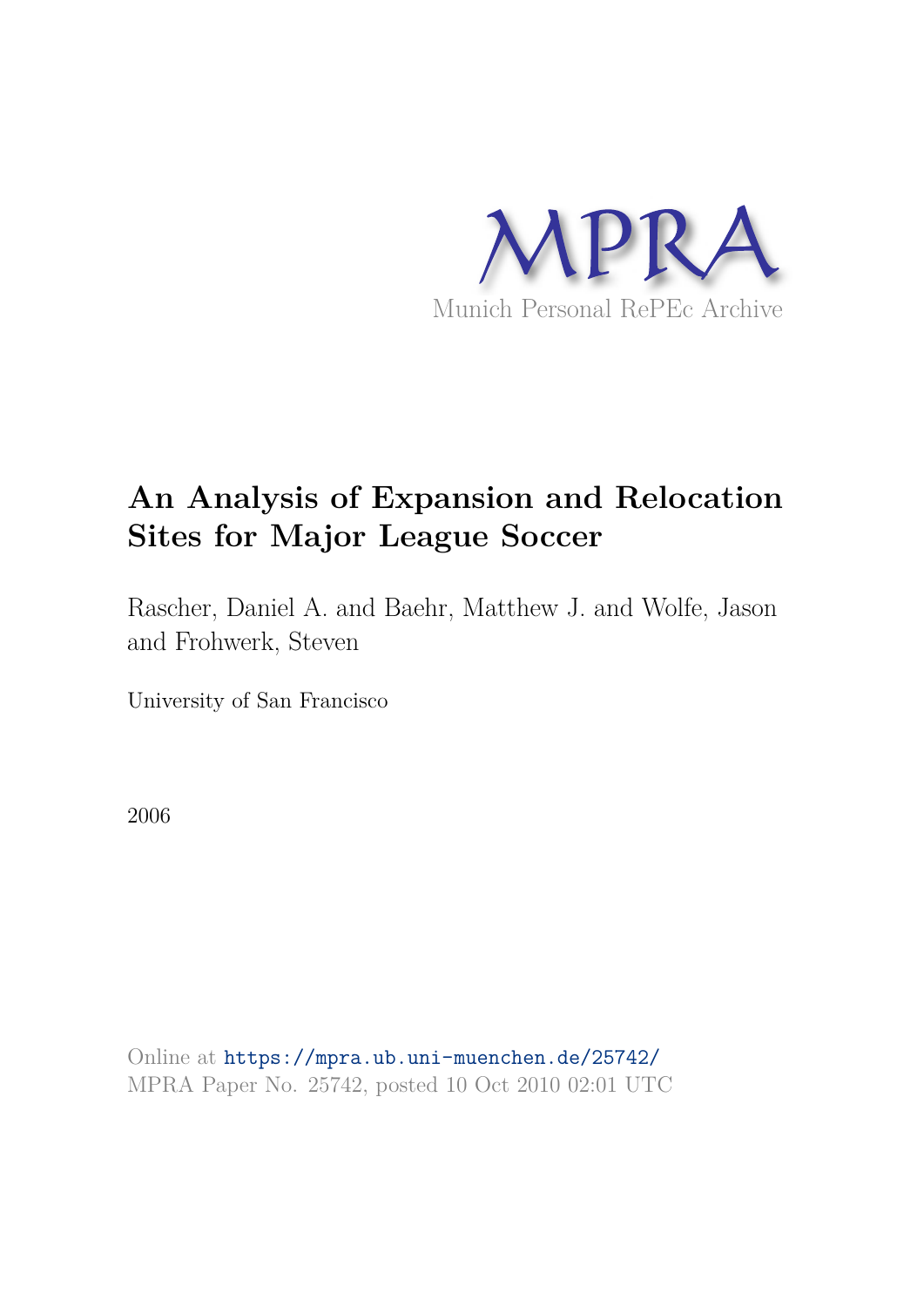Running head: MLS EXPANSION

An Analysis of Expansion and Relocation Sites

for Major League Soccer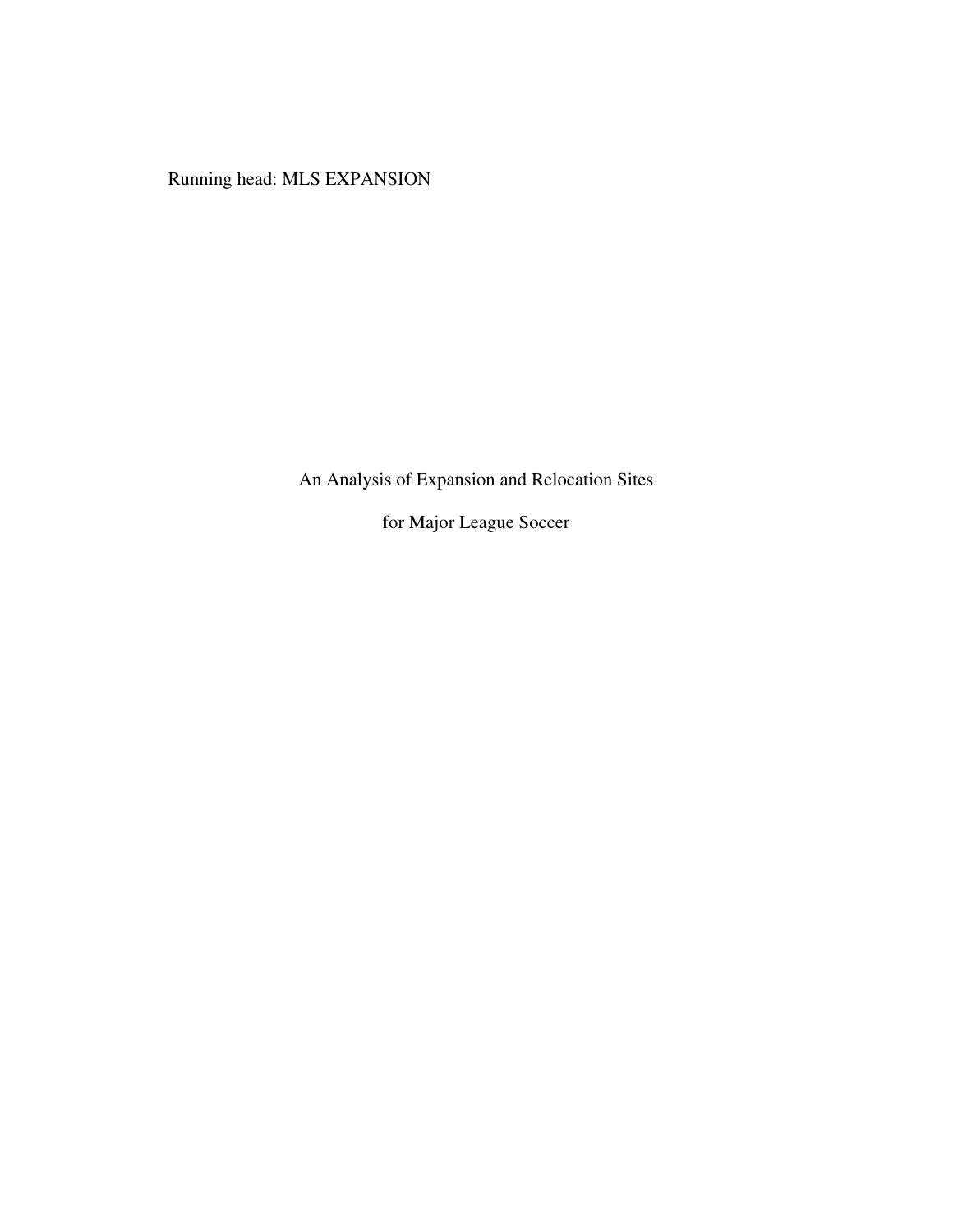## Abstract

Major League Soccer (MLS) began with ten teams in 1996, and plans to expand to twenty teams. Where should those teams be located? A probit analysis is used to create a forecast of likely successful locations for MLS teams. The results indicate that the ten current MLS franchises are located in the top thirteen markets, as predicted by the model. Importantly, the two teams that were contracted by MLS are predicted to have a very difficult time supporting a franchise. The model also shows that two cities currently without franchises, Minneapolis and Philadelphia, could sufficiently support a team.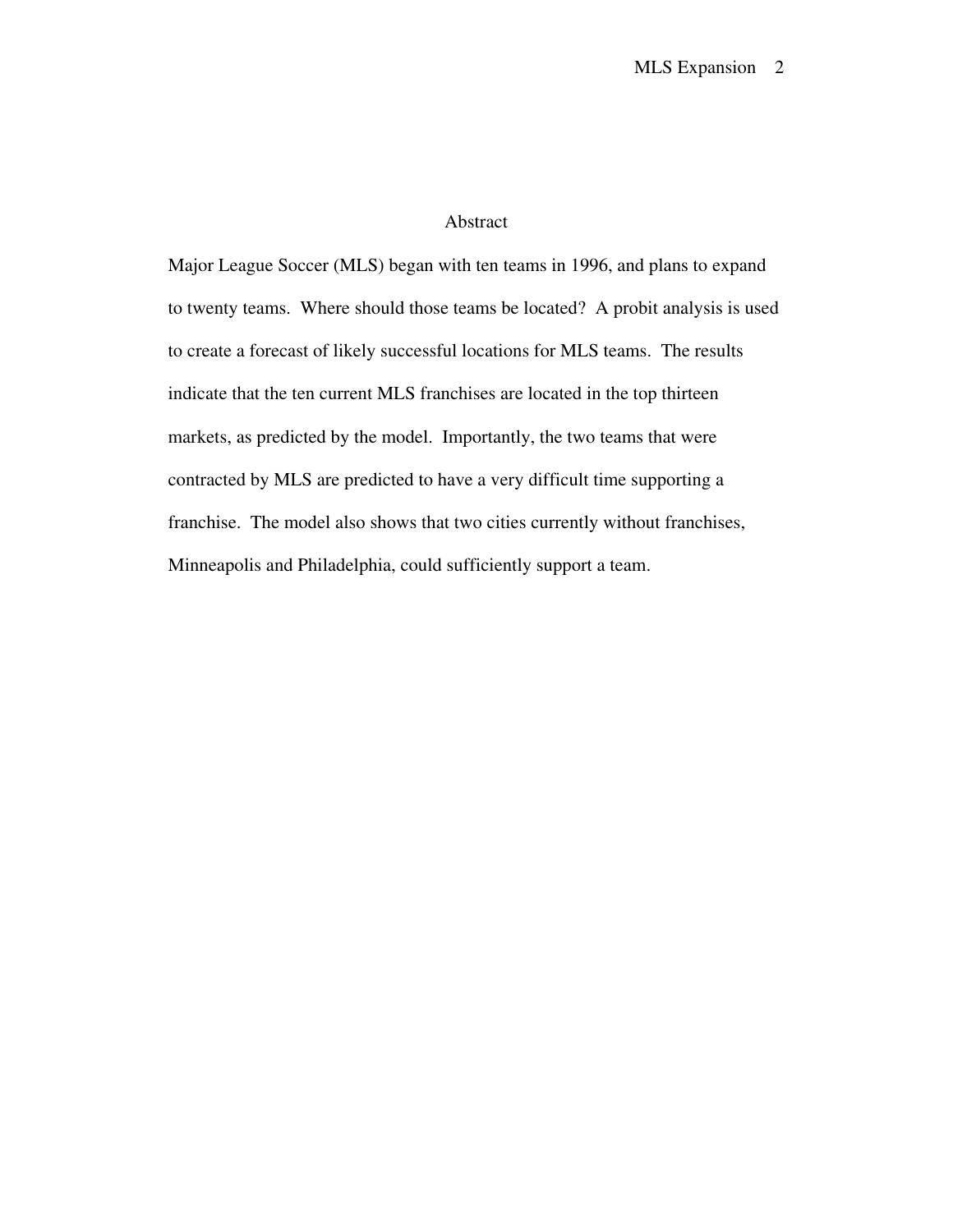## **Professional Soccer in the United States**

One of the premier sporting competitions, the World Cup, occurs every four years and captures an international audience. The United States last hosted the World Cup in 1994; its selection by the Fédération Internationale de Football Association (FIFA) was conditional upon the establishment of a Division I soccer league within the U.S. A Division I league is a top professional league in a country that could compete against other country's Division I clubs in international competitions. Such leagues had previously existed within the U.S., however, the last Division I soccer league, the North American Soccer League (NASL), had been disbanded in 1985. In accordance with its agreement with FIFA, in December of 1993 the chairman of World Cup 1994, Alan Rothenberg, announced the formation of a United States Division I soccer league, to be known as Major League Soccer (MLS) (Litterer, 2004).

In hosting World Cup 1994, domestic interest for soccer was incited within the U.S., the fervor from which the U.S. parlayed its launch of MLS, which officially commenced play in April, 1996. The league started with ten teams, expanding to twelve in [1](#page-23-0)998.<sup>1</sup> In January 2002, the Miami and Tampa Bay teams were contracted due to financial duress, leaving the league with 10 teams (Litterer, 2004).

MLS is not the only professional soccer league based in the U.S. The United Soccer Leagues (USL) is another domestic soccer organization, which was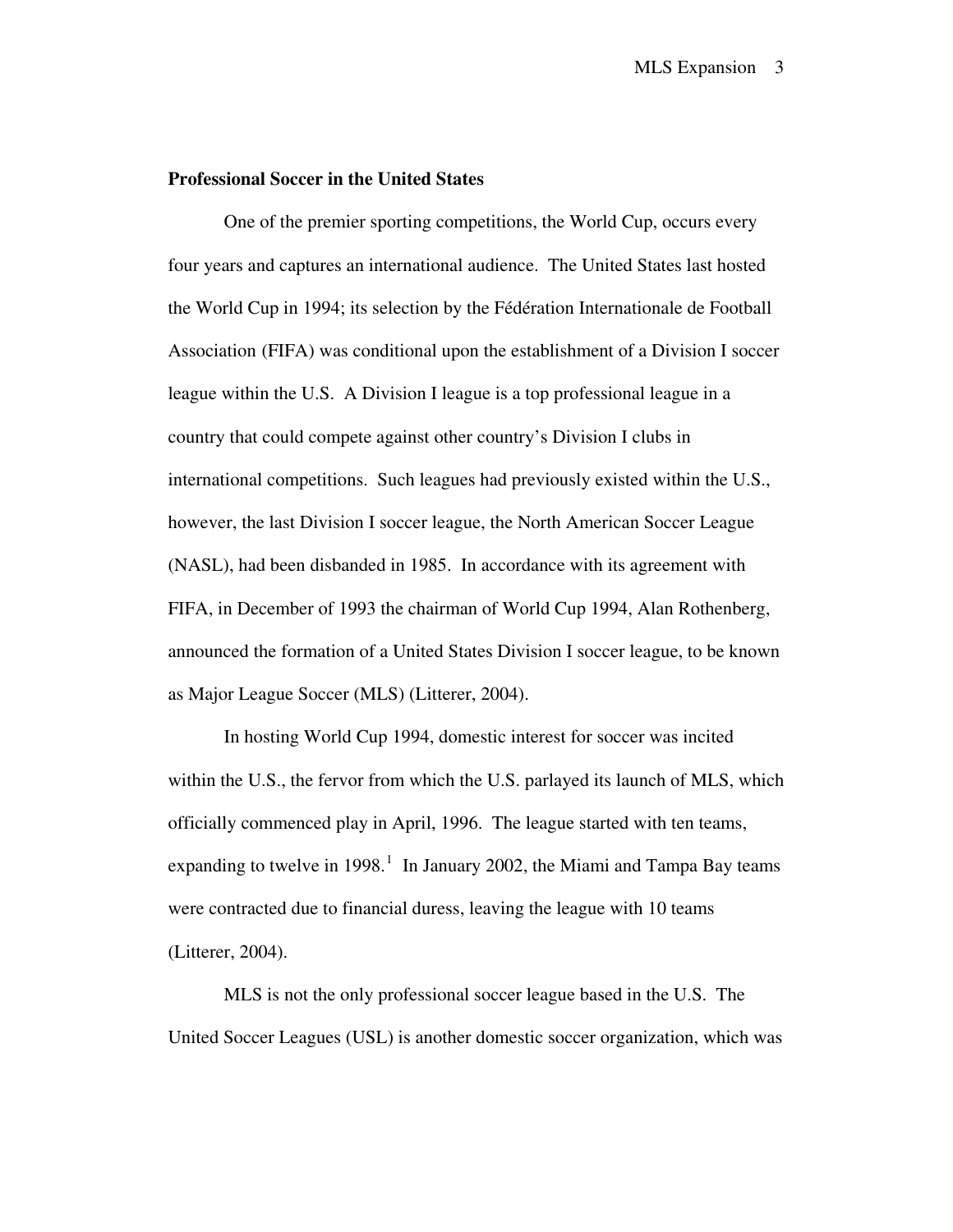formed in 1986 as an indoor league, but which expanded into outdoor competition three years later and was eventually granted Division II status in the 1997 season by the United States Soccer Federation (USSF). Division II teams are beneath Division I clubs in terms of status, quality of play, and finances. In its current state, the USL is comprised of several different men's and women's leagues, both professional and amateur. Its professional leagues include the A-League (Division II) and the D3 Pro League (Division III), each comprised on 18 teams. Both leagues have affiliations with MLS, serving as a player development system for MLS since its formation in 1996. This relationship is similar to that of each of the minor league baseball teams with its Major League parent club ("Sizzlin With The Select," 2004).

Over the last six seasons, the MLS has achieved modest success. With average attendance for 2001, 2002, and 2003 hovering around 15,000 fans, teams have begun to build and operate their own facilities. In 1999, Columbus Crew Stadium opened to become the first soccer-specific stadium in the U.S. In 2003, the Home Depot Center in Los Angeles opened as the home site for the Galaxy. The Dallas Burn broke ground on a soccer-specific facility to be opened in 2005.

Billionaire Philip F. Anschutz has been a primary investor in the league and has provided more than \$100 million to maintain the league's operations. His company, Anschutz Entertainment Group, is the investor/operator of 6 of the 10 teams. The league is a single entity, and therefore does not have true team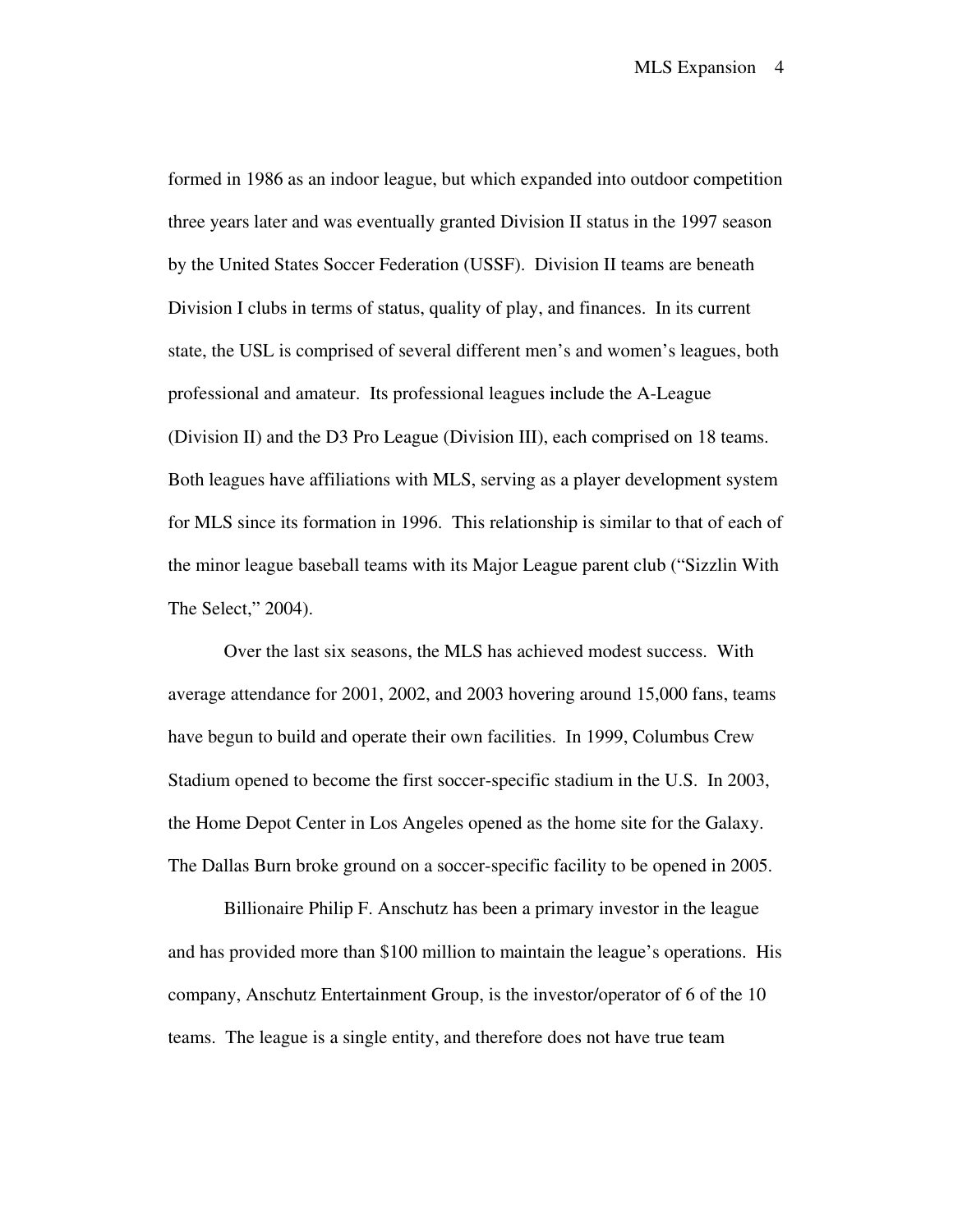owners. Instead, each team has an investor/operator that provides financial and logistical management for the club and is compensated partially based on the club's success and the league's overall success. Despite the fact MLS has lost revenue in each of its first six seasons, MLS Commissioner Don Garber believes that MLS ownership is continually committed to its investment in Major League Soccer for the long term. As a young league, the growth of MLS is anticipated to be slow, however Commissioner Garber believes the financial support of Mr. Anschutz gives the league long-term credibility (Sweet, 2002a). League officials and team executives noted the outlook for professional soccer in the United States has never been better (Carney, 2002). Although the league recently contracted, there are hopes the league will be able to expand in the near future, with Commissioner Garber expressing his intent to expand MLS to 20 teams over the long term (Sweet, 2002b).

## **Literature Review**

Research pertaining to MLS expansion is limited; therefore, other leagues were examined based on their expansion processes. The National Football League (NFL) outlined the base requirements for a possible expansion city. NFL spokesperson Greg Aiello pointed out that an expansion candidate should have a population above 1.6 million, possess per capita income near the national average, and for expansion to take place during a period of overall economic health and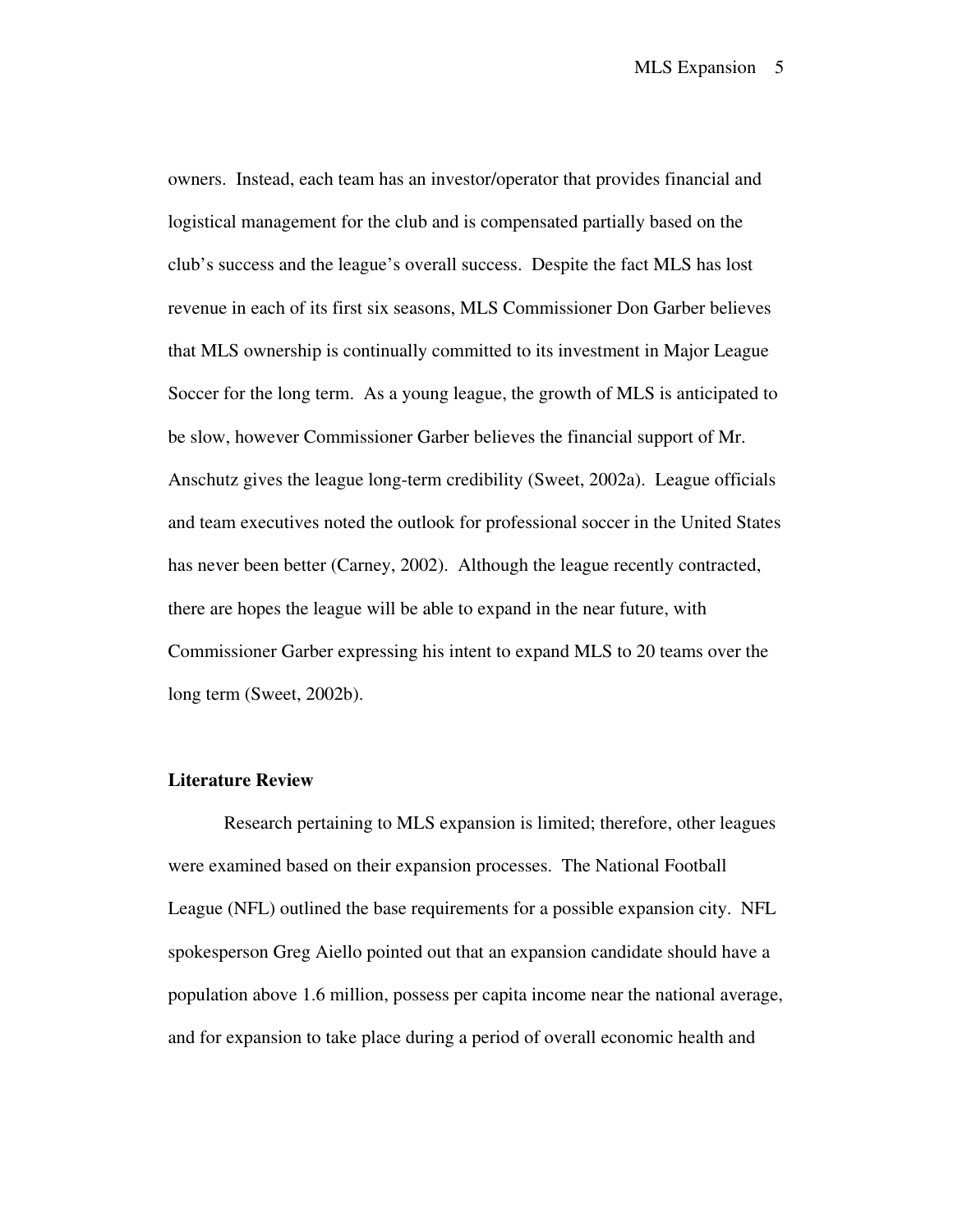stability (Zelenko, 1992). The NFL, which limits its number of expansion teams, further dictates certain requirements for a city to be considered, such as economic and preferred demographics, and approval by a ¾ majority of NFL owners.

Besides the demographic composition of a locale, professional leagues look at more specific characteristics of a potential expansion city. The National Hockey League (NHL) noted that a reason for expansion back into Minnesota was because there are more registered amateur hockey players in Minnesota than any other state, and more female participants than all other states combined (Muret, 1997). This points out a very important aspect of expansion: cities with strong youth and amateur support usually translate into major league support, and accordingly present an opportunity for potential profitability.

 A research project investigating the possibility of a new sports arena in downtown Sacramento further illustrates the importance of market demographics. This report compares current National Basketball Association (NBA) markets to Sacramento, California, indicating the city's strengths and weaknesses in comparison to other markets. According to Perna (2002), overall population, age demographics, income and spending characteristics, and depth of corporate base are some of the major market and competitive traits in assessing the potential to support a professional team. This report creates a baseline for selection of important economic factors of professional sport cities.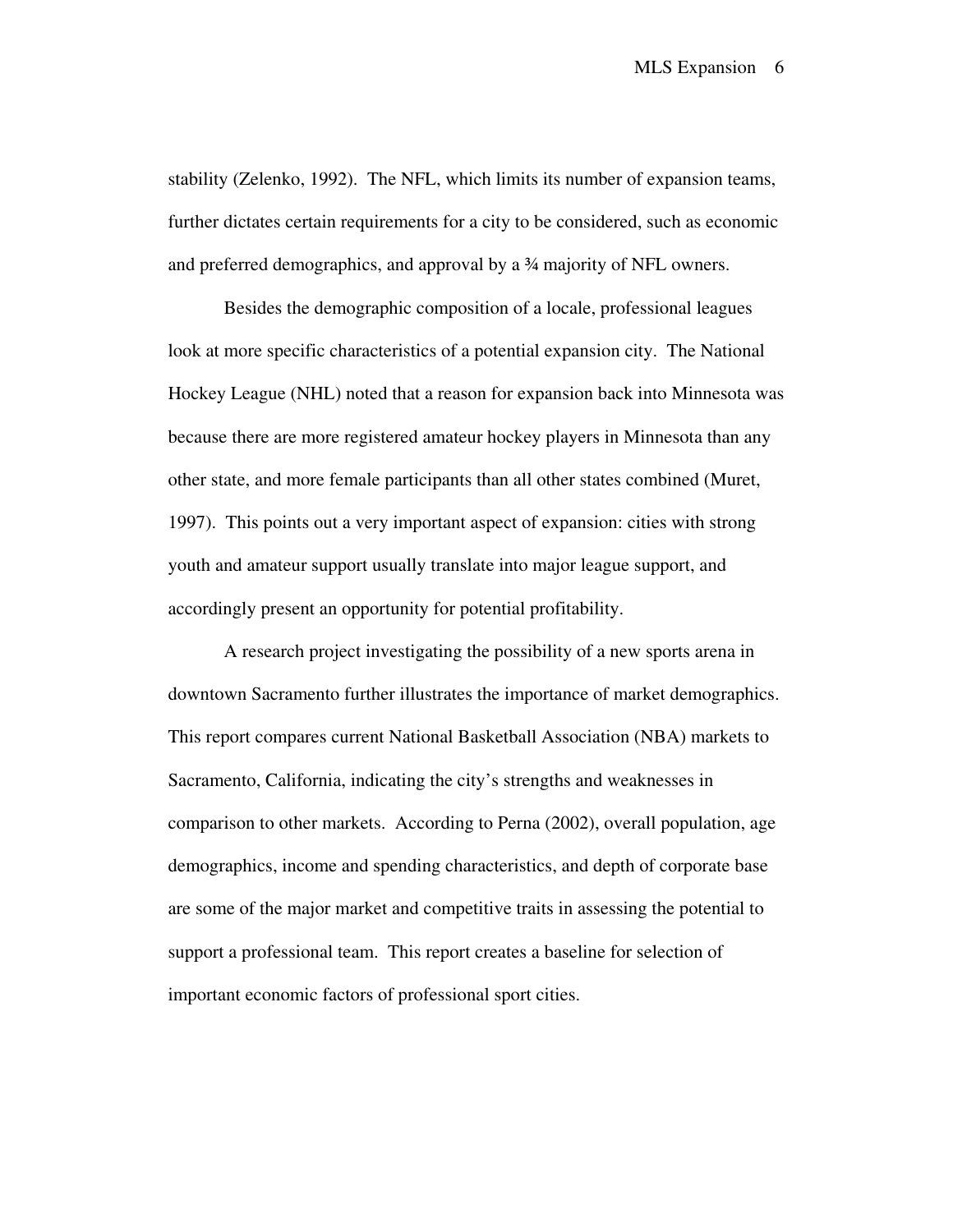Expansion research has primarily been based on market comparisons, but not through traditional economic measures. Rascher and Rascher (2002) conducted an in-depth study of possible NBA relocation or expansion cities within the U.S. The study examined the economics of each city and ranked which cities would be ideal candidates for relocation/expansion. A location model and a financial model were created that used data from existing markets to generate a forecast of the likely cities for expansion and the expected financial success of the teams in those cities. Their study uncovered the major financial, economic, and demographic factors affecting the probability of a city acquiring and supporting an NBA team. Bruggink and Zamparelli (1999) developed a location model for MLB teams based on similar factors used here, but opted for a linear regression statistical model.

With expansion of the league a priority for MLS, there are four criteria for granting an expansion franchise. According to Courtemanche, Vice President of Communications for MLS, the four qualifiers are: (1) a history of support for professional soccer; (2) high participation level in the sport; (3) an existing stadium equipped for soccer; and (4) investors in place ("MLS To Decide," 2001)

### **Need for Study**

MLS has recently contracted franchises, and it is imperative that the expansion process infiltrates "soccer" markets that can support an MLS franchise.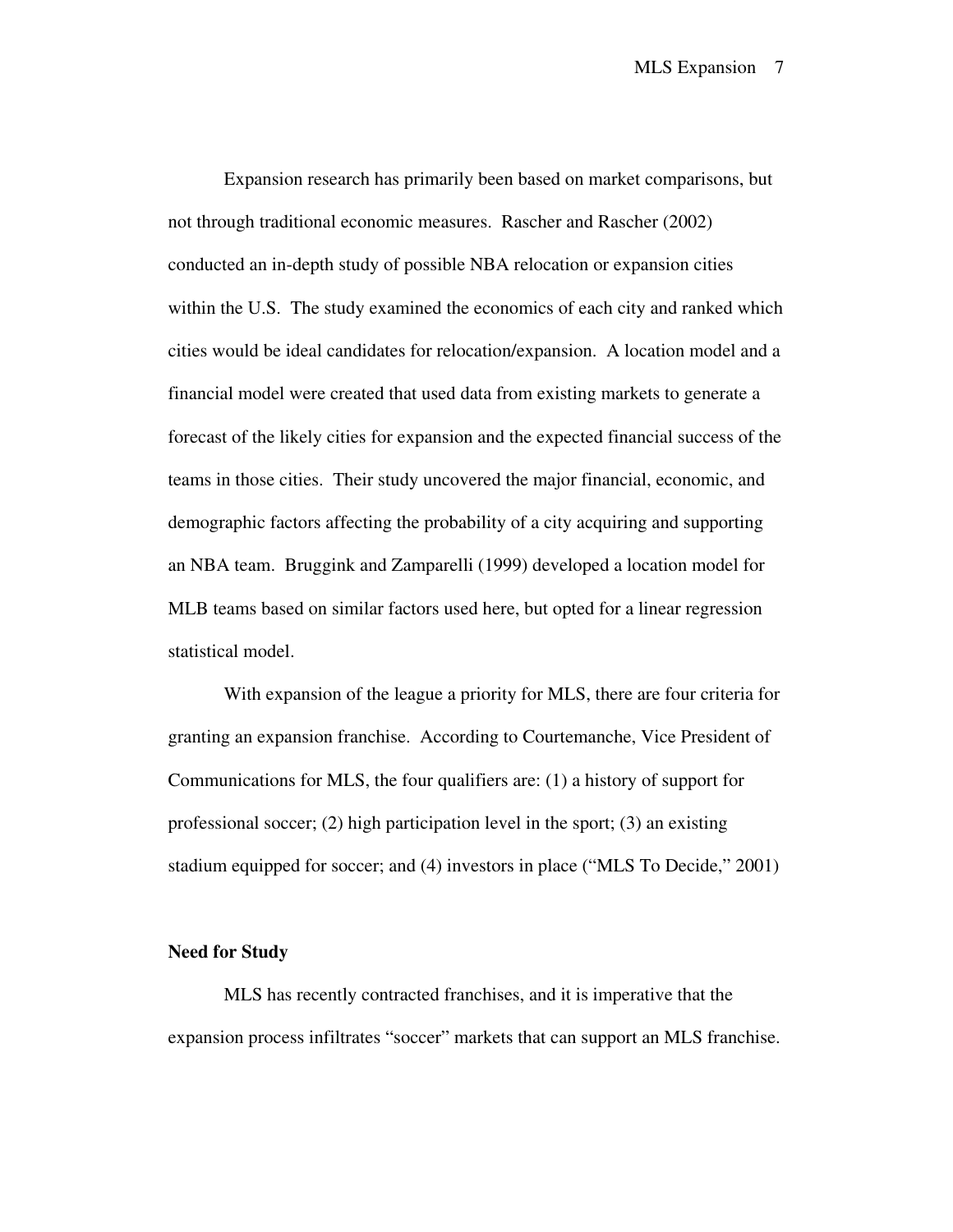Currently no research has been published which utilizes economic analysis for determining potential expansion markets for MLS that is as thorough as Rascher and Rascher's (2002) NBA study.

 The purpose of this study is to create a model that can rank current and potential MLS cities based on their financial promise and market characteristics. Investigation will revolve around market characteristics that influence a city's "success" in supporting a team, economic factors affecting success, and factors that caused failures in other cities that have folded as MLS franchises.

The theory is based on a franchise model similar to that of Klein (1995). Franchises of the same company have the incentive and desire to locate at least some minimum distance away from each other, but want to maintain similarity in terms of quality and products offered so that uncertainty is reduced for customers. For instance, Domino's Pizza franchises are not allowed to locate near each other unless they are owned by the same franchisee. The location of franchises or teams ought to be based on a similar underlying structure.

 The authors have created a location model that will rank the best locations for MLS expansion or relocation. The location model examines the economic and demographic conditions of the ten current MLS franchise cities (as of 2003), as well as that for the next 39 largest U.S. cities. In essence, the location model examines the common underlying factors and economic conditions of current MLS locations to extrapolate the potential for the cities without MLS teams. This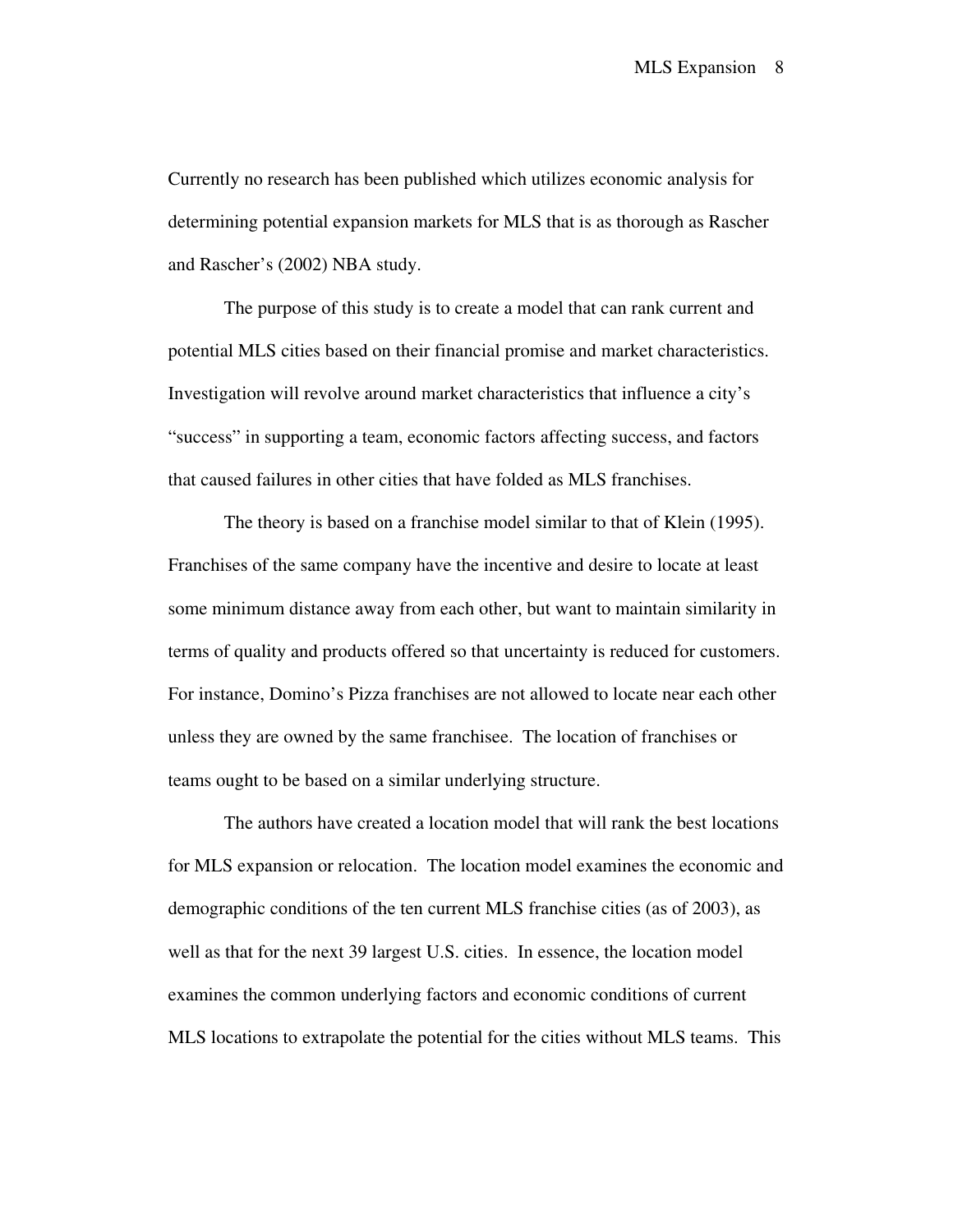approach is similar to that set forth by Rascher and Rascher (2002). The model in this study creates a comparison of the non-MLS cities and current MLS cities, and the resulting model allowed for a ranking based on the likelihood, determined from the chosen factors, of a city being able to support a team.

The primary assumption of the analysis is that teams are located based on some underlying structure of market feasibility. The study aims to empirically understand the underlying structure and use it to sort through possible expansion or relocation sites for MLS teams. Further, the assumption itself is tested by the analysis.

All data collected is cross-sectional and consists of 49 U.S. city observations, including the ten MLS cities and 39 cities without MLS franchises. The dependent variable is an indicator variable. A probit location model is created. A probit model is chosen over a logit model because the sample is small and it is based on normal distributions. As Studenmund (1997) noted, this makes the model sounder when using normal distributions, but this advantage would be negated if the sample size were much larger. This approach differs from Bruggink and Zamparelli (1999) where a linear regression model was used.

When looking at potential markets for any business, an analysis of these prospective locations must be performed. Different factors play a role in selecting a city as a possible expansion or relocation site. Trying to target certain markets for MLS expansion entails looking at a variety of demographic information. This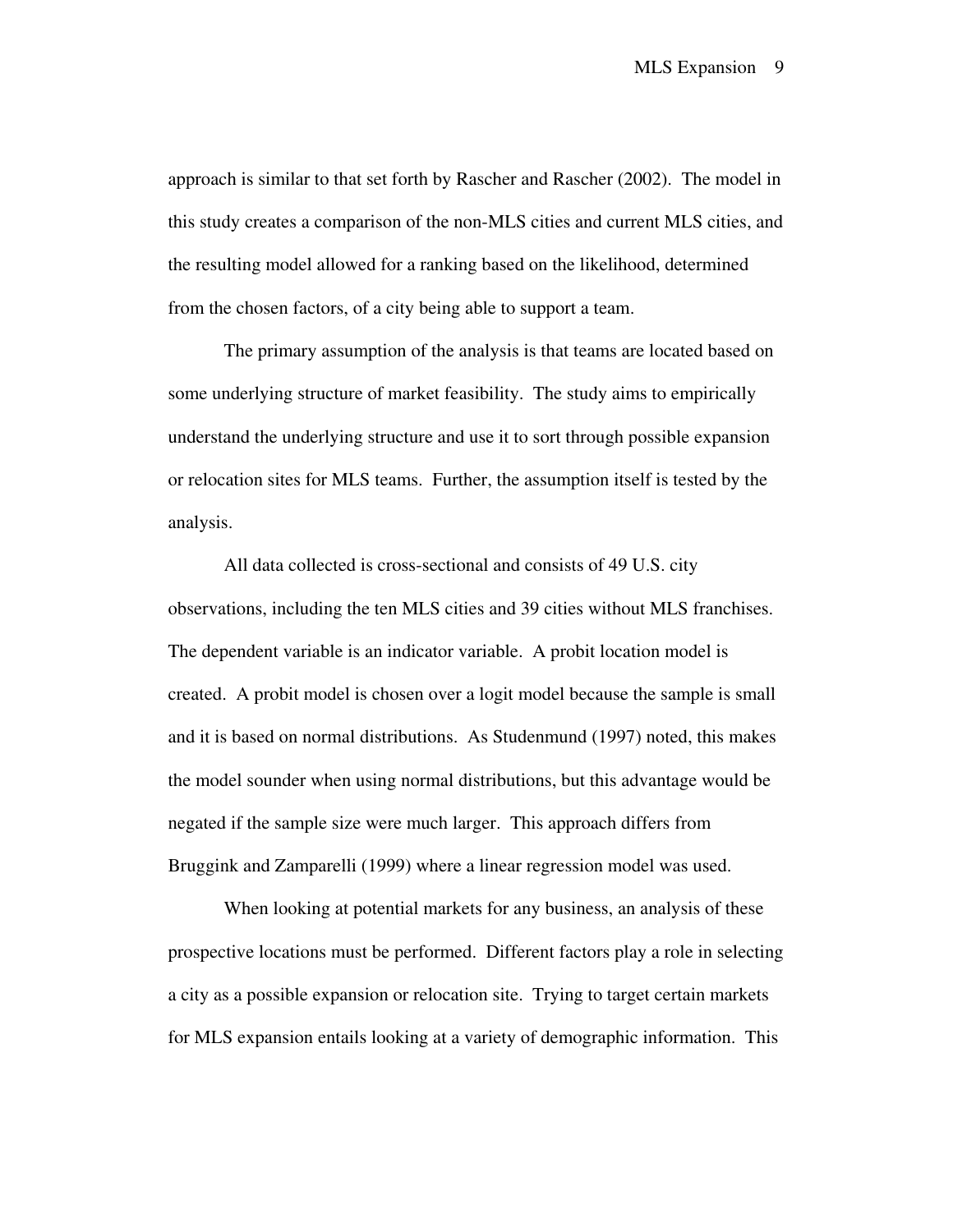demographic information can be broken down into six factors: (1) city population; (2) Metropolitan Statistical Area (MSA) population; (3) population growth rates; (4) percentage of male residents ages 18-34; (5) income levels of those MSAs; and, (6) the percentage of the MSA population that is Hispanic or Latino. Previous research has shown that population is an important contributor to sports franchise success (Rascher and Rascher, 2002), and that race can impact sports league decision-making (Burdekin and Idson, 1991). Moreover, this information is readily available from the U.S. Census Bureau.

Population factors will have a direct effect on potential attendance at soccer matches and therefore will be a reliable indicator of whether or not a market is suitable. Factors examined in determination of markets include city population in 2000, MSA population in 2000, as well as the growth rates for city population 1990-2000. Percentage of male residents 18-34 is also used, based on the knowledge that this population segment currently represents 47 percent of overall MLS attendance ("Major League Soccer," 2001). From the population factors, it is expected that the markets with the higher population figures and greater growth rates will be better potential expansion locations.

Because sports teams are likely to draw from surrounding areas in addition to the primary "home" locale, MSA population gives a more accurate indication of potential fan interest. Growth rates may be an important factor in determining if MLS expansion is possible. The city growth rate utilized was the change in city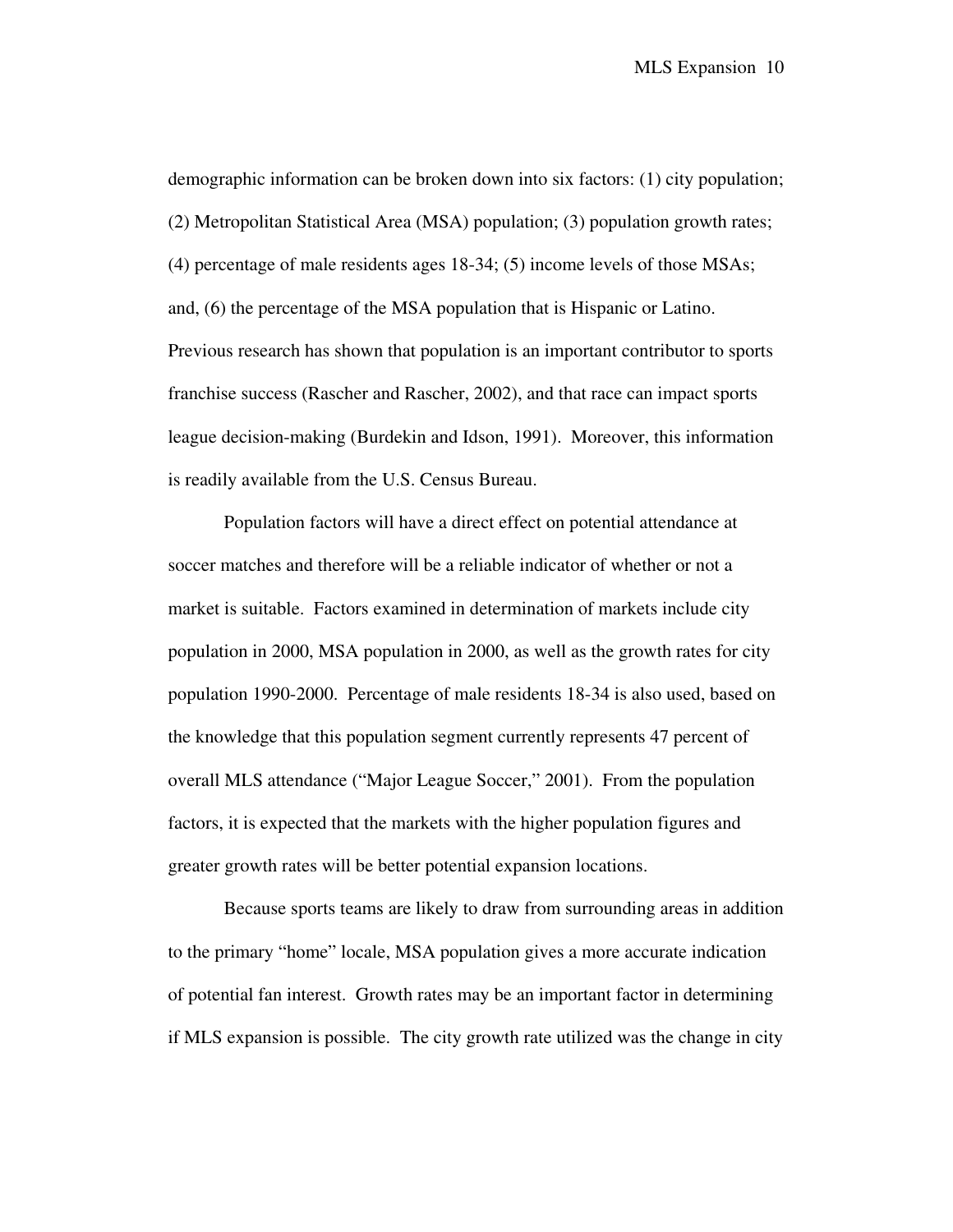population between 1990 and 2000. By looking at the city growth rates for these years, consistent patterns of growth can be determined. Income levels are also tested as a factor in determining expansion possibility, since larger incomes generally mean more disposable income on entertainment, such as professional sports.

Targeting the correct demographic is one key to the success of any product or service, including professional sport (Kotler, 2002). The United States Youth Soccer Association (USYSA) is the largest youth organization in the country. It ranks higher in participation than the Boy Scouts as well as the Girl Scouts, Pop Warner Football, and Little League Baseball (B. Billips, personal communication, October 11, 2002). One of the reasons the NHL wanted to expand back to Minnesota was that it had the largest youth and female population of hockey players in the country (Muret, 1997). The variable examined in this study is the youth participation numbers in the USYSA for each individual state. Some states had two state associations. For the purpose of this study, the multiple numbers were combined when looking at a city within that particular state.

Another variable created to measure soccer support within a city is a tabulation of the number of professional soccer teams within the city, excluding MLS franchises. Other professional leagues include WUSA (although now defunct), A-League, D3, W1, W2, WISL, and MISL. If a city hosts a larger number of teams, it is possible that the MLS franchise will have a more difficult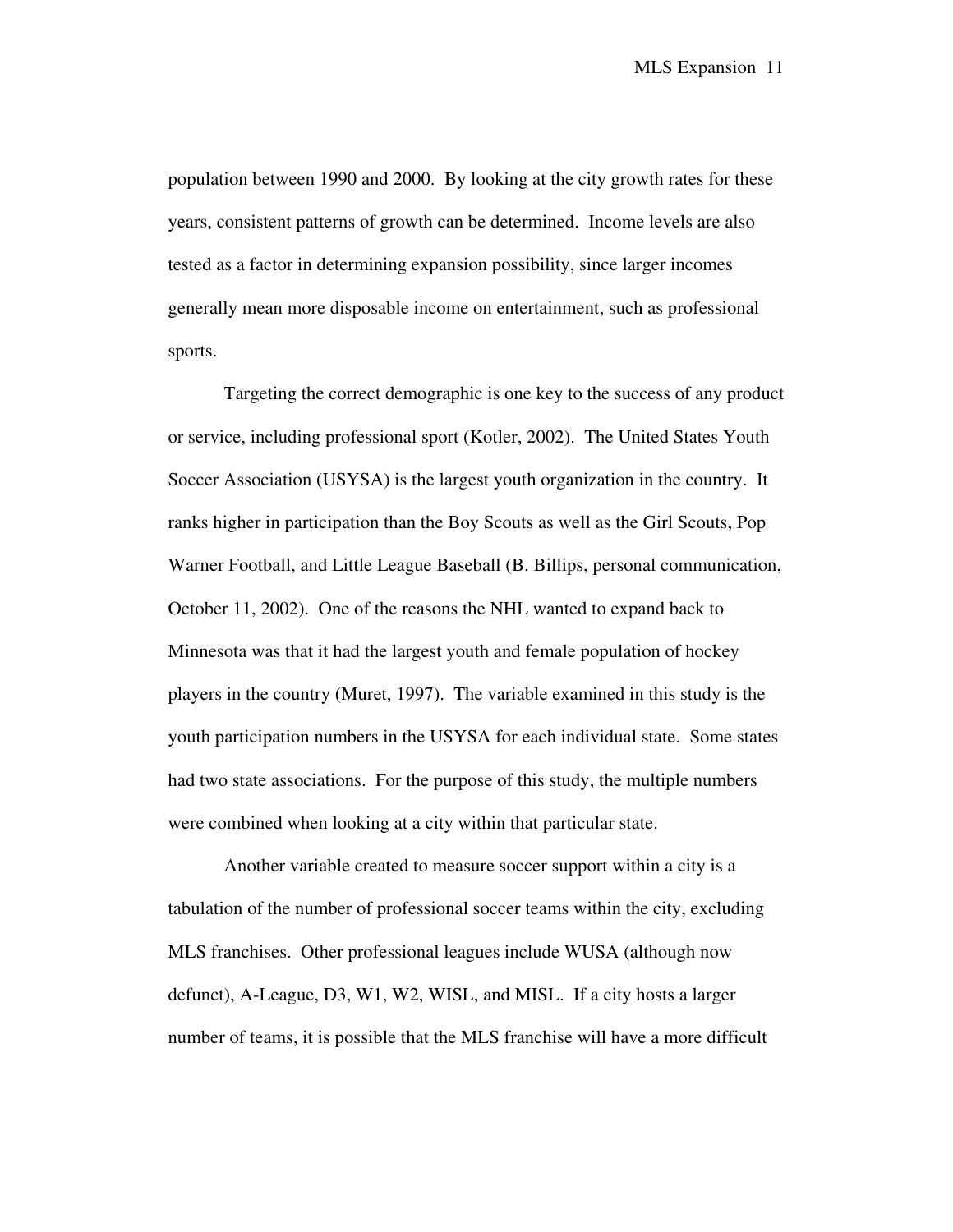time attracting fans. Alternatively, this could also mean that soccer is a popular spectator sport in the area and MLS, being the only Division I league, could compete effectively against these other leagues. Besides other professional soccer leagues, the big four (NHL, MLB, NBA, NFL) franchises are also categorized as direct competition. Therefore, a measurement of the number of big four teams is created. This variable identified the impact direct competition with other nonsoccer professional sports has on the probability of a city having an MLS franchise.

As mentioned by Garber, the MLS seeks out markets with a strong corporate base (Sweet, 2002b). MLS teams needed an investor/operator to operate under the league's single-entity structure. In addition, corporate sponsorships are a large part of a team's non-game day revenue (E. Austin, personal communication, December 14, 2001). Therefore, this study accounts for the number of Fortune 500 companies that reside within a particular market. Although an investor/operator and/or corporate sponsorships may not come from this index, it is an indication of a strong corporate presence within that particular city.

The last two variables include a cost of living index and recreational asset score, both of which were retrieved from the 2000 edition of *Places Rated Almanac* (Savageau and D'Agostino, 2000). This cost of living index gives higher scores for a lower cost of living.<sup>[2](#page-23-1)</sup> A score of 100.0 would represent the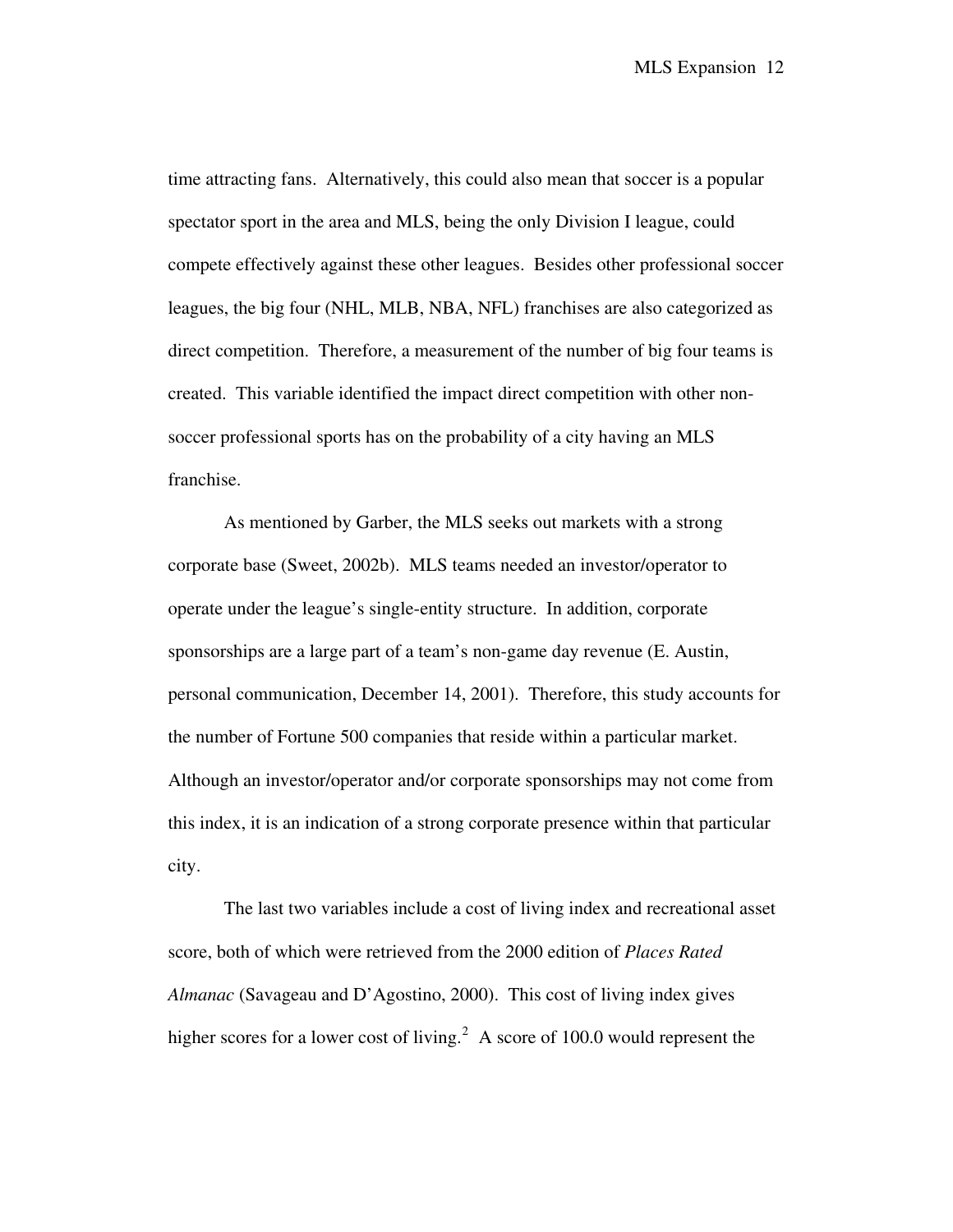least expensive place to live in America, and expensive locations would yield rankings closer to zero. A higher cost of living area translates into less money available as discretionary income – income used for entertainment. The final variable of this study, recreational asset score, measures the amount of recreational opportunities available within the major city of the  $MSA$ <sup>[3](#page-23-1)</sup>. This provides an indication of the amount of recreational alternatives citizens have access to besides professional sports.

## **Results**

The dependent variable is an indicator variable denoting "1" if the city has an MLS team and "0" otherwise. Therefore, a probit model is used to analyze the data. Table 1 outlines the results of two probit models. The first model, labeled "Full Model", includes factors even if they are not all significant. It had a significant probability value of .999 (Chi-Square) with a Wald Chi-Square statistic of 34.15. The second model, "Parsimonious Model", only includes factors that are statistically significant utilizing structural econometrics.<sup>[4](#page-23-1)</sup>

A robust estimator of the variance was used to correct the standard errors. The results in both models indicated that as MSA population and local income increase, the probability increases of a city being able to support an MLS team. This is consistent with sports economics theory that the larger the market, the greater chance of attracting fans and creating a fan base (Downward and Dawson,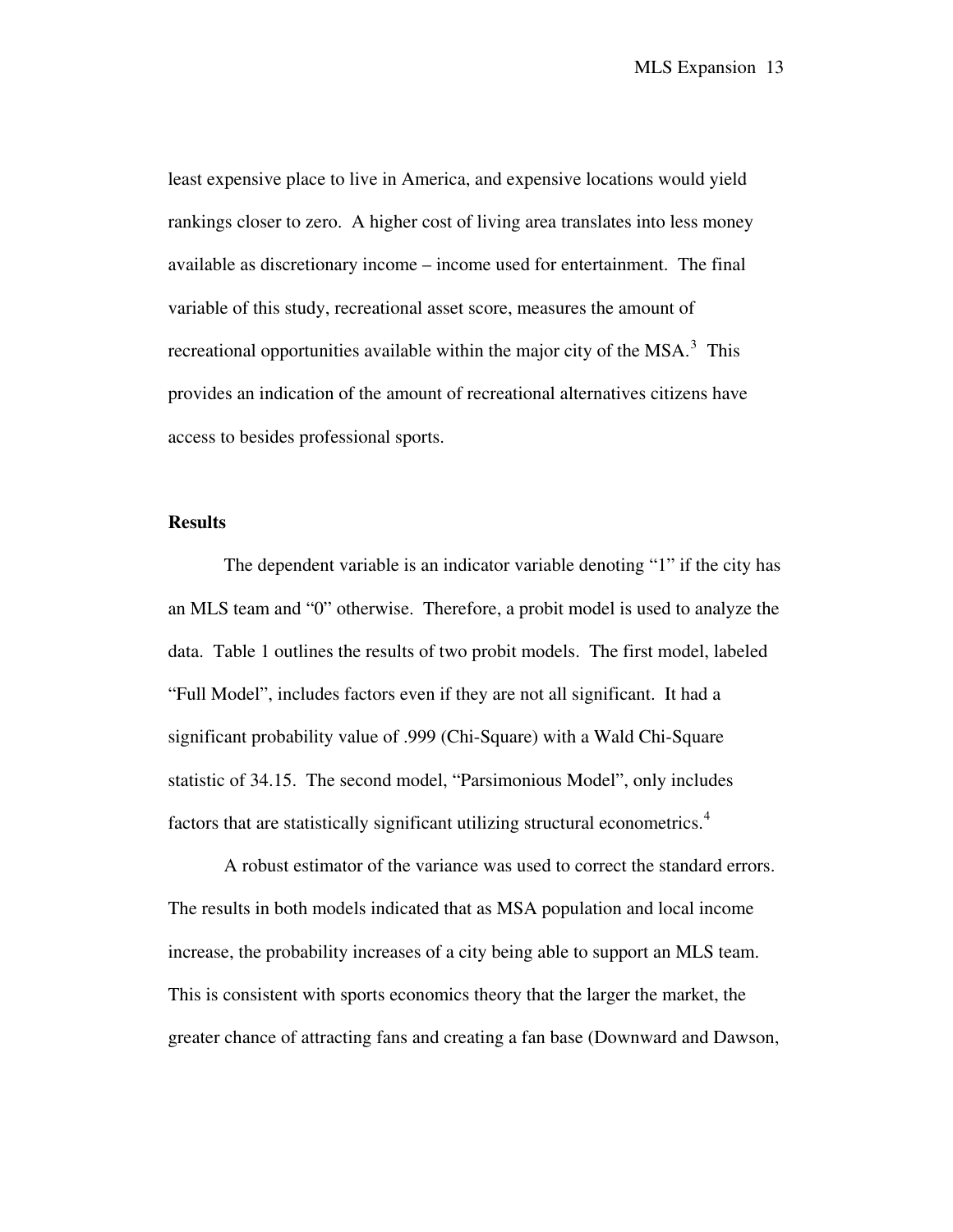2000). Also, cities with less expensive standards of living have an increased probability of supporting an MLS franchise. The combination of higher local income and lower cost of living shows, not surprisingly, that the more disposable income people have, the more likely the community can support an MLS team.

According to the model, there is a higher likelihood that a city will have an MLS team when the percentage of the population that is in the target market of 18-34 year old males is relatively smaller. Also, the greater the number of Fortune 500 companies in the area, the smaller the likelihood of a city being similar to current MLS cities. Both of these factors are highly correlated with population and because of this multicollinearity, are likely to have problems with the signs of the coefficients.<sup>[5](#page-23-1)</sup> Multicollinearity affects the interpretation of coefficients, but does not bias the forecasting ability of the model. Thus, the forecasts of which cities are likely to be successful in hosting an MLS team are not impacted by the findings for the individual factors.

The percentage of the MSA population that is Hispanic or Latino has a positive impact on the location of MLS franchises.<sup>[6](#page-24-0)</sup> The remaining factors are not statistically significant individually, but overall add significance to the mod el based on an F-test of exclusion.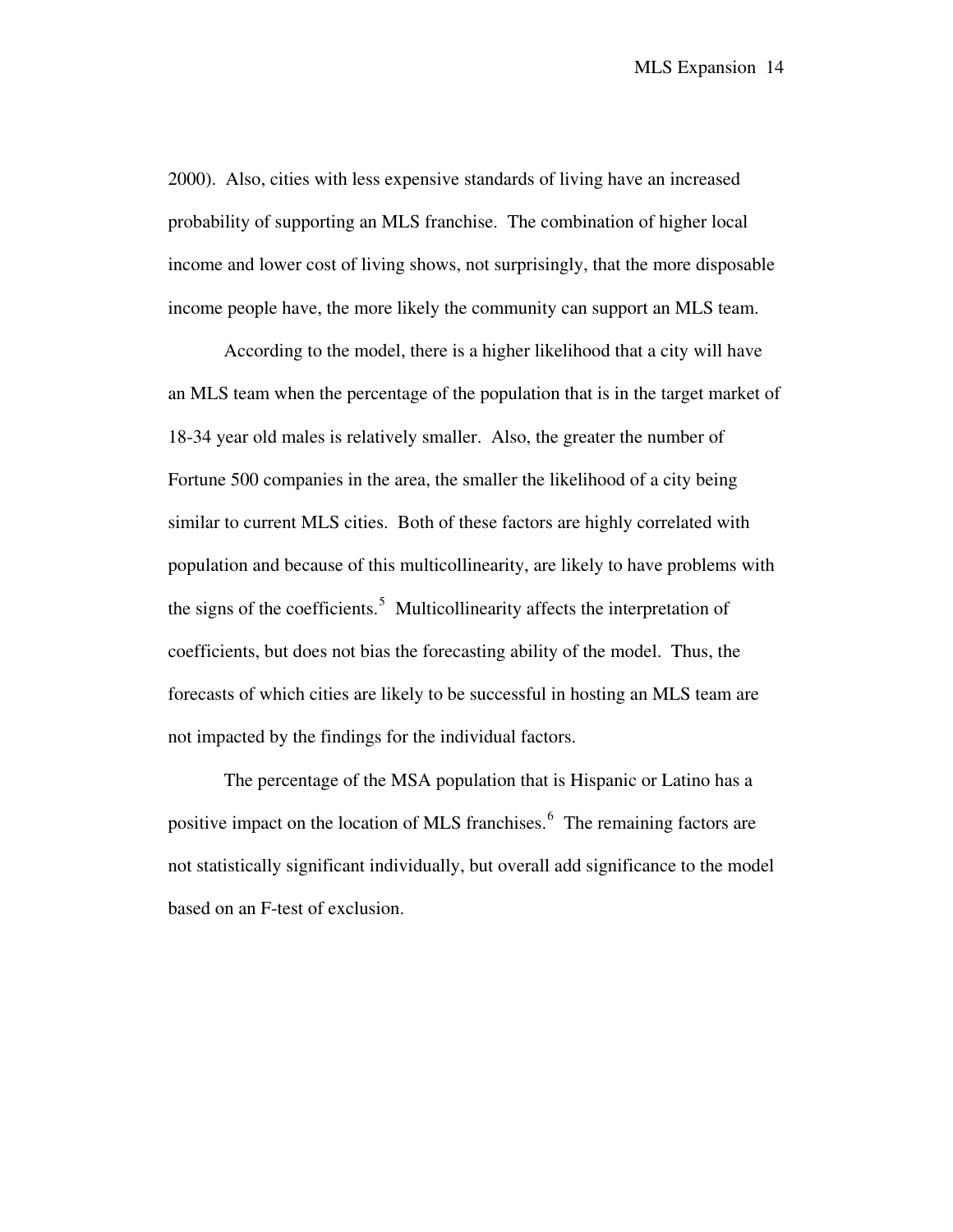|              | Parsimonious                                                                                                                                                                                             |
|--------------|----------------------------------------------------------------------------------------------------------------------------------------------------------------------------------------------------------|
| Full Model   | Model                                                                                                                                                                                                    |
|              |                                                                                                                                                                                                          |
|              | <b>MLS</b>                                                                                                                                                                                               |
|              | 25.48                                                                                                                                                                                                    |
|              | 0.0001                                                                                                                                                                                                   |
|              | 0.4366                                                                                                                                                                                                   |
|              | 49                                                                                                                                                                                                       |
|              |                                                                                                                                                                                                          |
|              | $-44.61***$                                                                                                                                                                                              |
|              | $(-3.01)$                                                                                                                                                                                                |
| $3.49**$     | $2.32***$                                                                                                                                                                                                |
| (1.93)       | (2.72)                                                                                                                                                                                                   |
| $0.00051***$ | $0.00041***$                                                                                                                                                                                             |
| (3.37)       | (2.74)                                                                                                                                                                                                   |
|              | $-56.79**$                                                                                                                                                                                               |
|              | $(-2.39)$                                                                                                                                                                                                |
|              |                                                                                                                                                                                                          |
|              |                                                                                                                                                                                                          |
|              |                                                                                                                                                                                                          |
|              |                                                                                                                                                                                                          |
|              |                                                                                                                                                                                                          |
| $-0.11**$    | $-0.095**$                                                                                                                                                                                               |
| $(-2.19)$    | $(-2.09)$                                                                                                                                                                                                |
| $-0.27$      |                                                                                                                                                                                                          |
| $(-0.48)$    |                                                                                                                                                                                                          |
|              |                                                                                                                                                                                                          |
|              |                                                                                                                                                                                                          |
|              |                                                                                                                                                                                                          |
|              | $0.046*$                                                                                                                                                                                                 |
|              | (1.82)                                                                                                                                                                                                   |
| 0.25         |                                                                                                                                                                                                          |
|              |                                                                                                                                                                                                          |
| $0.096***$   | $0.059**$                                                                                                                                                                                                |
| (3.10)       | (2.00)                                                                                                                                                                                                   |
|              | <b>MLS</b><br>34.15<br>0.0003<br>0.6221<br>49<br>$-52.75**$<br>$(-2.13)$<br>$-77.89***$<br>$(-2.73)$<br>0.65<br>(0.22)<br>$-0.78$<br>$(-1.20)$<br>$-0.014$<br>$(-0.36)$<br>$0.056**$<br>(2.00)<br>(0.83) |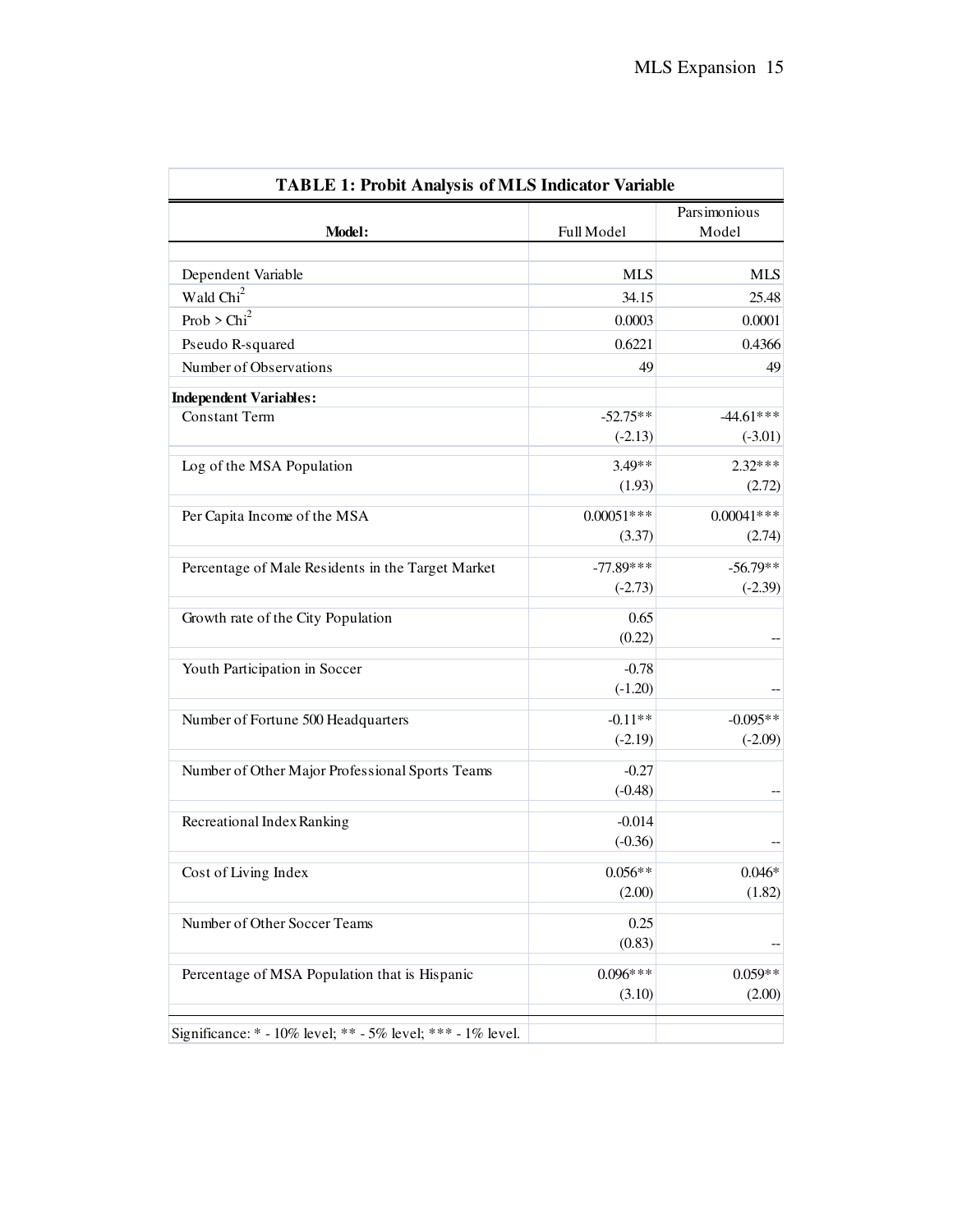The goal of this research project is to create a probability index for a city's ability to support an MLS franchise based on the underlying structure of current MLS cities. Obtaining the predicted values from the probit model creates a probability index. Table 2 shows the forecasted estimates from both models. As shown, the results indicate that the ten MLS franchises are located in the top 17 markets as predicted by the model. Importantly, the two teams that were contracted from MLS after the 2001 season, Miami Fusion and Tampa Bay Mutiny, are predicted to both have a very difficult time supporting an MLS franchise. In fact, the ranking of Tampa Bay and Miami, in terms of which cities would be best in supporting a franchise, were 21 and 22, respectively. The model also shows that two cities currently without MLS franchises, Minneapolis and Philadelphia, could sufficiently support an MLS team.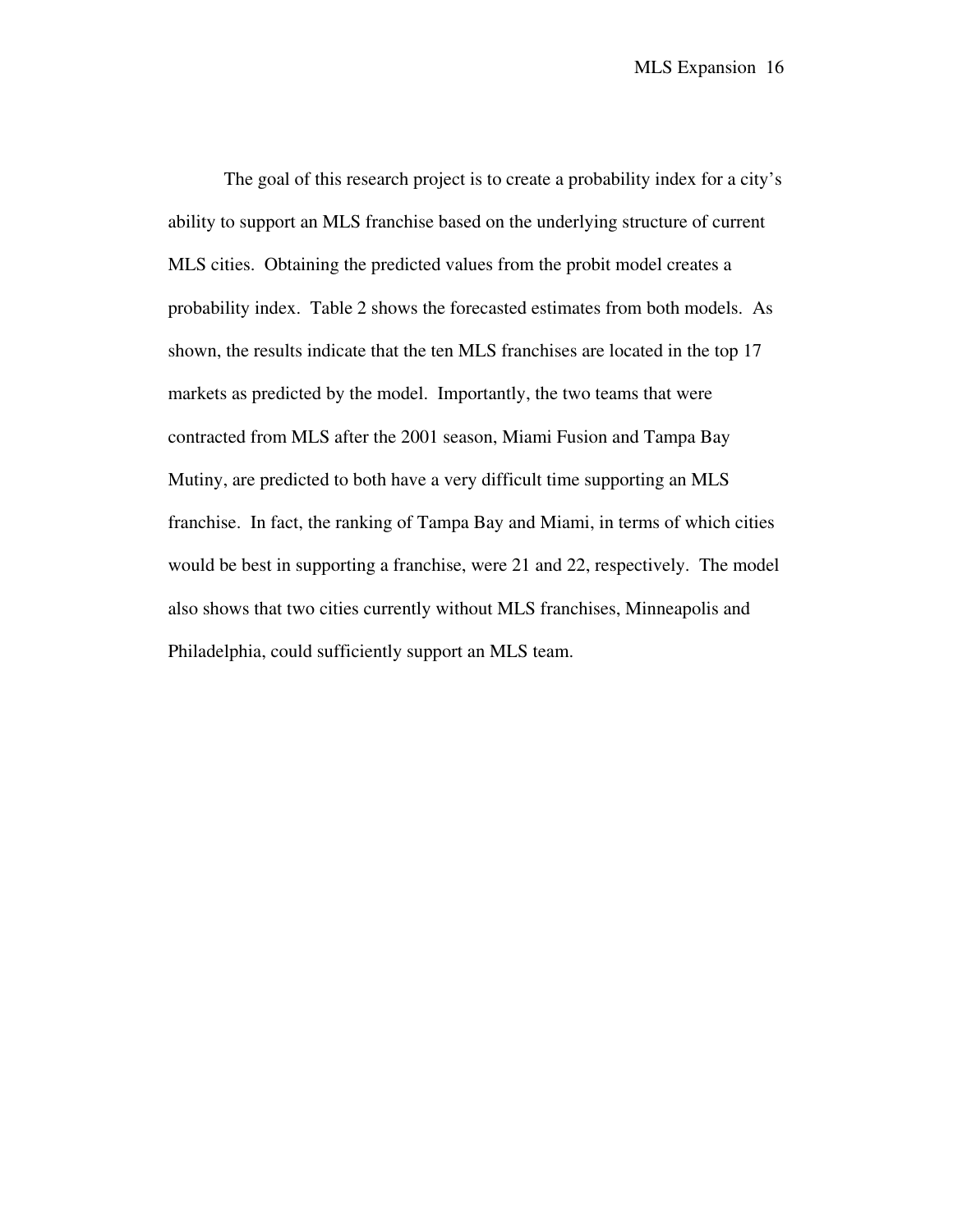| City/Team<br>(sorted by Model 2)                                 | Forecasted Probability<br>(Model 1)                                                       | Forecasted Probability<br>(Model 2) |
|------------------------------------------------------------------|-------------------------------------------------------------------------------------------|-------------------------------------|
| <b>San Francisco</b>                                             | 1.000                                                                                     | 0.900                               |
| <b>Washington-Balt</b>                                           | 1.000                                                                                     | 0.829                               |
| Chicago                                                          | 0.977                                                                                     | 0.669                               |
| <b>Boston</b>                                                    | 0.976                                                                                     | 0.996                               |
| <b>New York</b>                                                  | 0.894                                                                                     | 0.996                               |
| <b>Los Angeles</b>                                               | 0.892                                                                                     | 0.914                               |
| Minneapolis                                                      | 0.577                                                                                     | 0.158                               |
| Philadelphia                                                     | 0.549                                                                                     | 0.618                               |
| <b>Dallas</b>                                                    | 0.524                                                                                     | 0.296                               |
| Hartford                                                         | 0.384                                                                                     | 0.058                               |
| Phoenix                                                          | 0.364                                                                                     | 0.184                               |
| West Palm Beach                                                  | 0.340                                                                                     | 0.072                               |
| Columbus                                                         | 0.299                                                                                     | 0.133                               |
| Atlanta                                                          | 0.286                                                                                     | 0.101                               |
| Kansas City                                                      | 0.275                                                                                     | 0.068                               |
| San Antonio                                                      | 0.153                                                                                     | 0.026                               |
| Denver                                                           | 0.140                                                                                     | 0.112                               |
| Houston                                                          | 0.130                                                                                     | 0.072                               |
| St. Louis                                                        | 0.093                                                                                     | 0.159                               |
| Seattle                                                          | 0.087                                                                                     | 0.312                               |
| Miami                                                            | 0.052                                                                                     | 0.366                               |
| <b>Tampa</b>                                                     | 0.043                                                                                     | 0.225                               |
| Detroit                                                          | 0.013                                                                                     | 0.288                               |
| Portland<br>Notes: Bolded MSAs are those an MLS team as of 2003. | 0.011                                                                                     | 0.173                               |
|                                                                  | The Tampa and Miami MSAs, italicized and bolded, are the two contraction cities for MLS.  |                                     |
|                                                                  | The Salt Lake City MSA, italicized, has recently been awarded an MLS expansion franchise. |                                     |
| A second MLS franchise has been awarded to Los Angeles.          |                                                                                           |                                     |

**TABLE 2: Forecast for Location Model Predicting Probable MLS Cities**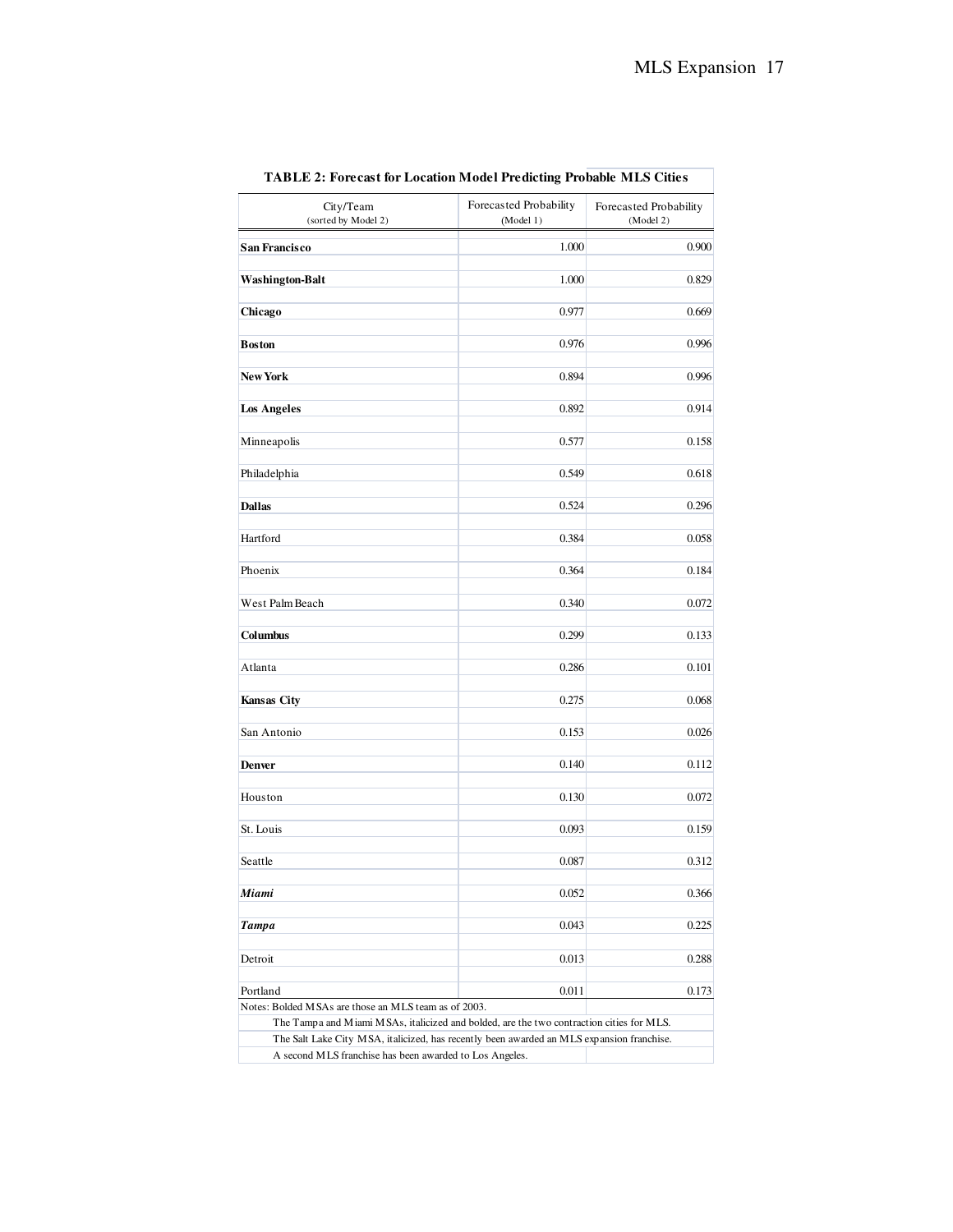## **Conclusion and Discussion**

Based on the location model, the MLS has a higher probability of succeeding with teams in Philadelphia and Minneapolis, compared to other large markets. The model predicts the current locations of MLS teams with very high accuracy, placing all ten teams in the top thirteen markets (as ranked by the model). The location model also reaffirms the league's decision to contract the franchises in Miami and Tampa Bay, as both scored very low.

Columbus, Kansas City and Denver scored below the desired .500-point, questioning their franchise stability. However, Kansas City and Denver have been around since the inception of the league, and Kansas City won the MLS Cup in 2000 while Denver led the league in attendance in 2002. In addition, Kansas City has Lamar Hunt as its investor/operator. Mr. Hunt has been willing to financially support MLS even though it has lost money in each year of its existence. Therefore, it is not clear whether the Kansas City team is truly viable or simply being underwritten by Mr. Hunt. Moreover, Columbus has its own soccer-specific stadium making it more lucrative because it gets to keep a higher percentage of the revenues than in other markets.

The initial hope of MLS is to expand to six new cities by the end of the decade (Sweet, 2002b). Our research indicates that three cities are viable candidates for expansion, with the forecast of adding another three being a great deal less optimistic. As most leagues enjoy an even number of teams for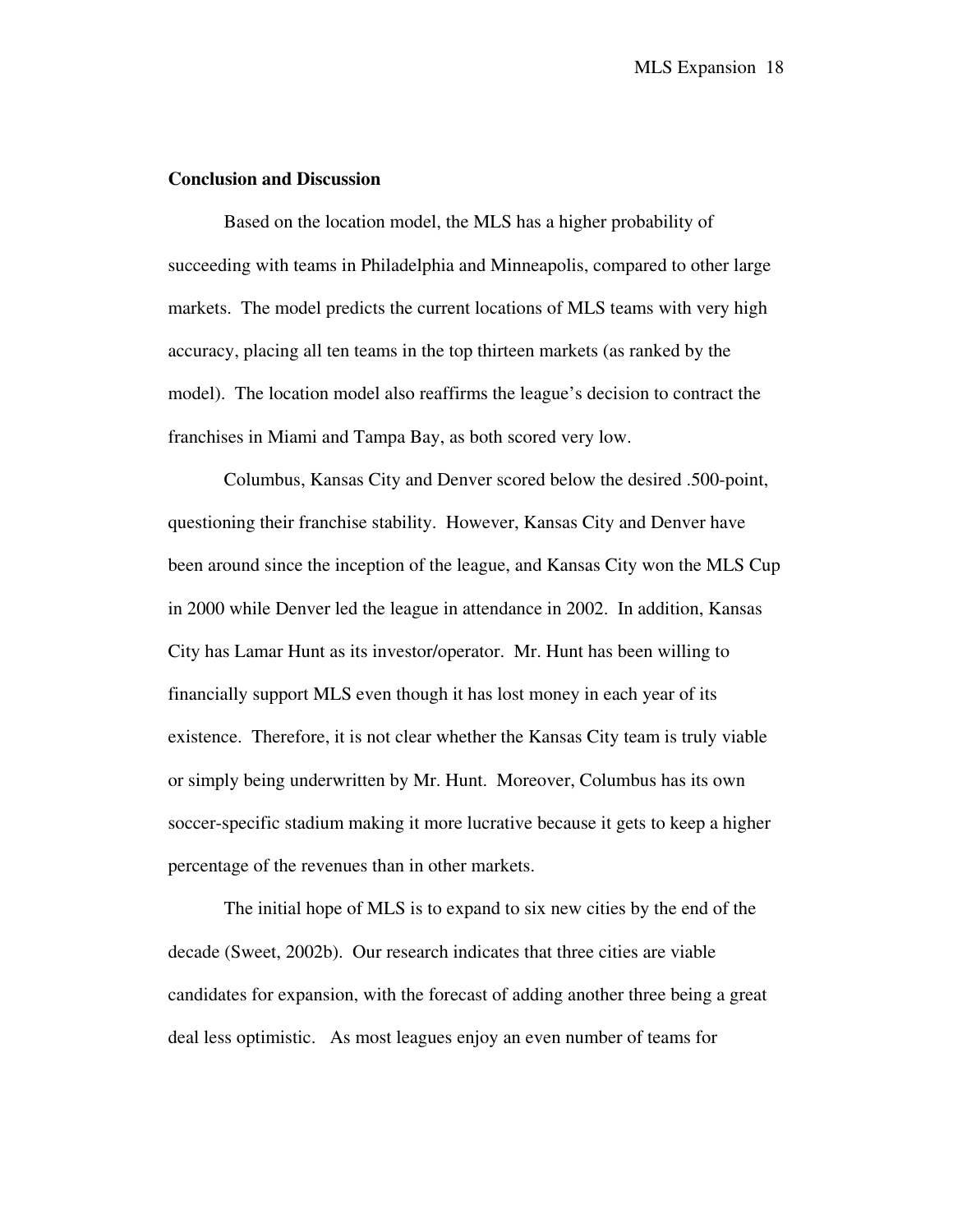scheduling and playoff purposes, Phoenix would be the choice for expansion beyond Philadelphia, Minneapolis, and Hartford, bringing the league to 14 teams. In July 2004, MLS announced that it was expanding into Salt Lake City and adding another team in Los Angeles. Salt Lake City is not rated high in either model and will likely struggle to find a fan base. However, it was announced that it would be building its own facility.

MLS has currently identified eight cities as possible targets for expansion (Trecker 2002). Minneapolis and Philadelphia are two, which, according to the analysis, have a high probability of supporting a team based on the market's economic and demographic characteristics. MLS should concentrate its efforts on these two cities and possibly avoid expansion in targeted cities such as Houston or Oklahoma City.

Excluded from this study are measurements of the political desire to help fund soccer-specific stadiums and whether there are potential owners in each city. The financial burden of playing in non-soccer stadiums is tremendous.<sup>[7](#page-24-0)</sup>

Locational models, such as this, can be adapted as useful tools for leagues throughout the world. The results here indicate that there are common underlying factors that affect the success of sports franchises. Weighing the importance of each factor and determining location is vital for all leagues' success.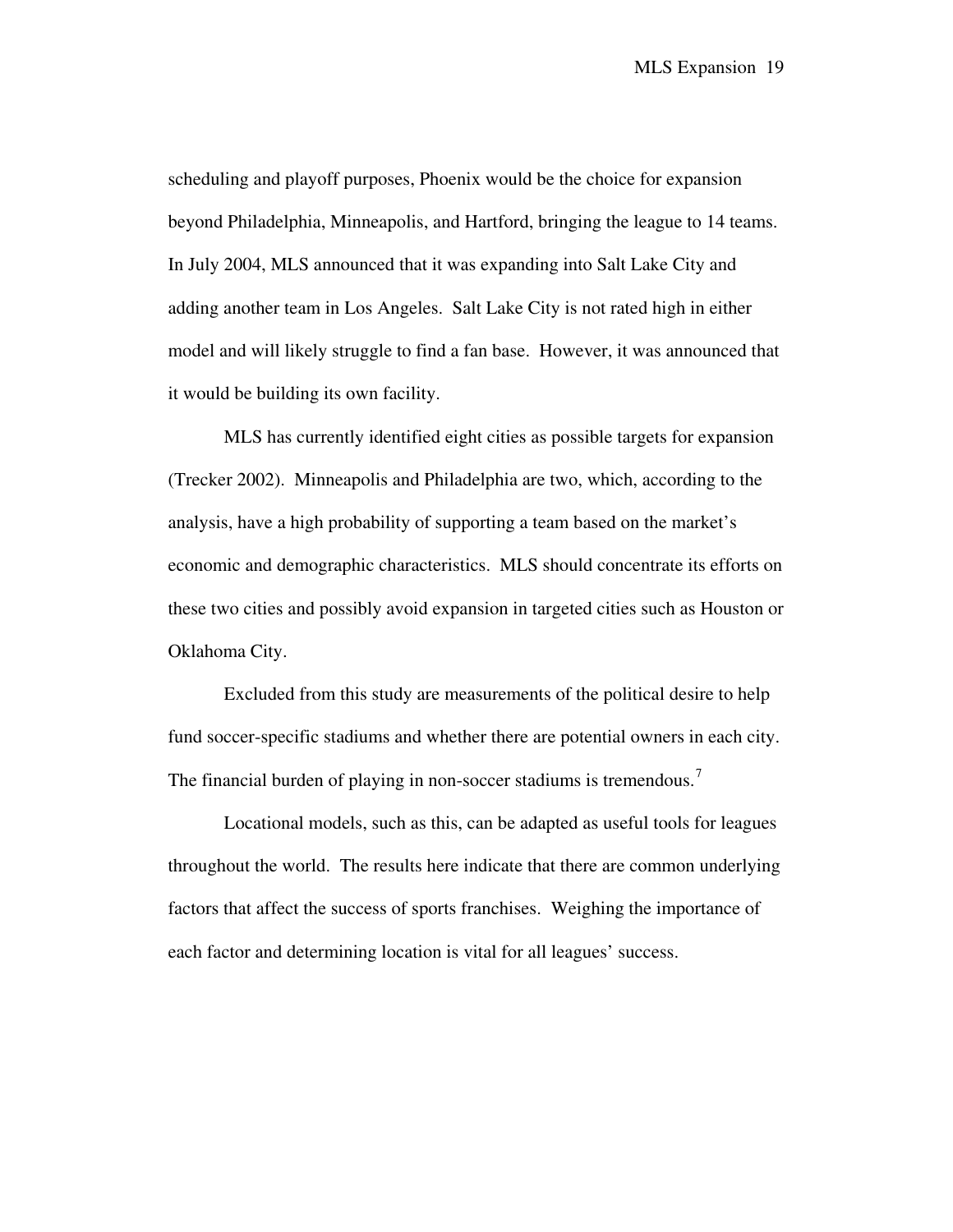#### References

- Bruggink, T. H. & Zamparelli, J. M. (1999). Emerging Markets in Baseball: An Econometric Model for Predicting the Expansion Teams' New Cities. In J. Fizel, E. Gustafson, and L. Hadley (Eds.), *Sports Economics: Current Research* (pp. 49-59). Westport, CN: Praeger Press.
- Burdekin, R.C.K. & Idson, T.L. (1991). Customer preferences, attendance and the racial structure of professional basketball teams. *Applied Economics, 23*(1), 179-187.
- Carney, S. (2002, March 25-31). New TV deal gives MLS hope in pivotal year. *Street & Smith's SportsBusiness Journal, 4*(49), 23.
- Downward, P. & Dawson, A. (2000). *The Economics of Professional Team Sports*. (1<sup>st</sup> ed.). London: Routledge.
- Gilbert, C. L. (1989). LSE and the British approach to time series econometrics. *Oxford Economic Papers, 41*(1), 108-128.
- Hendry, D.F. (1993). *Econometrics: Alchemy or Science?*. Oxford: Blackwell.
- Klein, B. (1995). The Economics of Franchise Contracts. *Journal of Corporate Finance, Contracting, Governance, and Organization, 2*(1), 9-37.

Kotler, P. (2002). *Marketing management*. (11<sup>th</sup> ed.). Upper Saddle,

N.J.: Prentice Hall.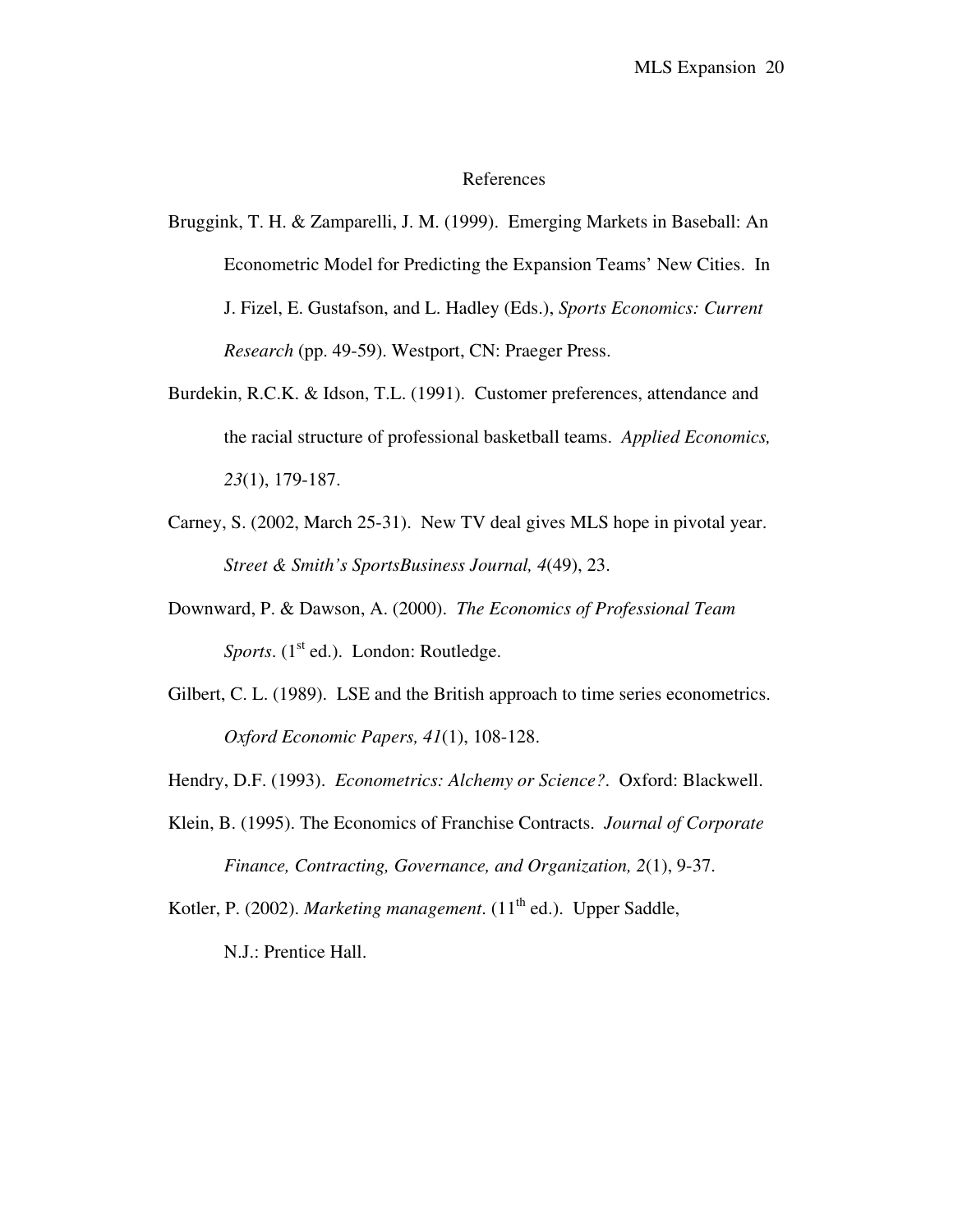Litterer, D. (2004, February 24). *An overview of American soccer history*. Retrieved July 17, 2004, from http://www.sover.net/~spectrum/overview.html

Major League Soccer fan demographics. (2001, November 12-18). *Street & Smith's SportsBusiness Journal, 4*(26), 27.

MLS to decide expansion plans by end of season. (2001, July 28). *SportsLine.com Wire Sports*. Retrieved September 22, 2002 from http://tennessean.com/sii/00/05/22/mldbox22.shtml

- Muret, D. (1997). NHL expansion teams return to twin cities, new markets. *Amusement Business, 109*(26), 17.
- Perna, L., (2002, March 15, 2002). *Analysis of a New Sports & Entertainment District in Sacramento*. A consulting report for Maloof Sports & Entertainment.
- Rascher, D. A. & Rascher, H. (2002). *Examining the viability of various cities for NBA expansion or relocation.* Paper presented at the 17<sup>th</sup> Annual North American Society for Sport Management NASSM Conference, Canmore, Alberta, Canada.
- Savageau, D. & D'Agostino, R. (2000). *Places Rated Almanac*. (Millennium ed.). Foster City, CA: IDG Books Worldwide, Inc.
- *Sizzlin with the select*. (n.d.). Retrieved July 17, 2004, from http://www.uslsoccer.com/aboutusl/history/53784.html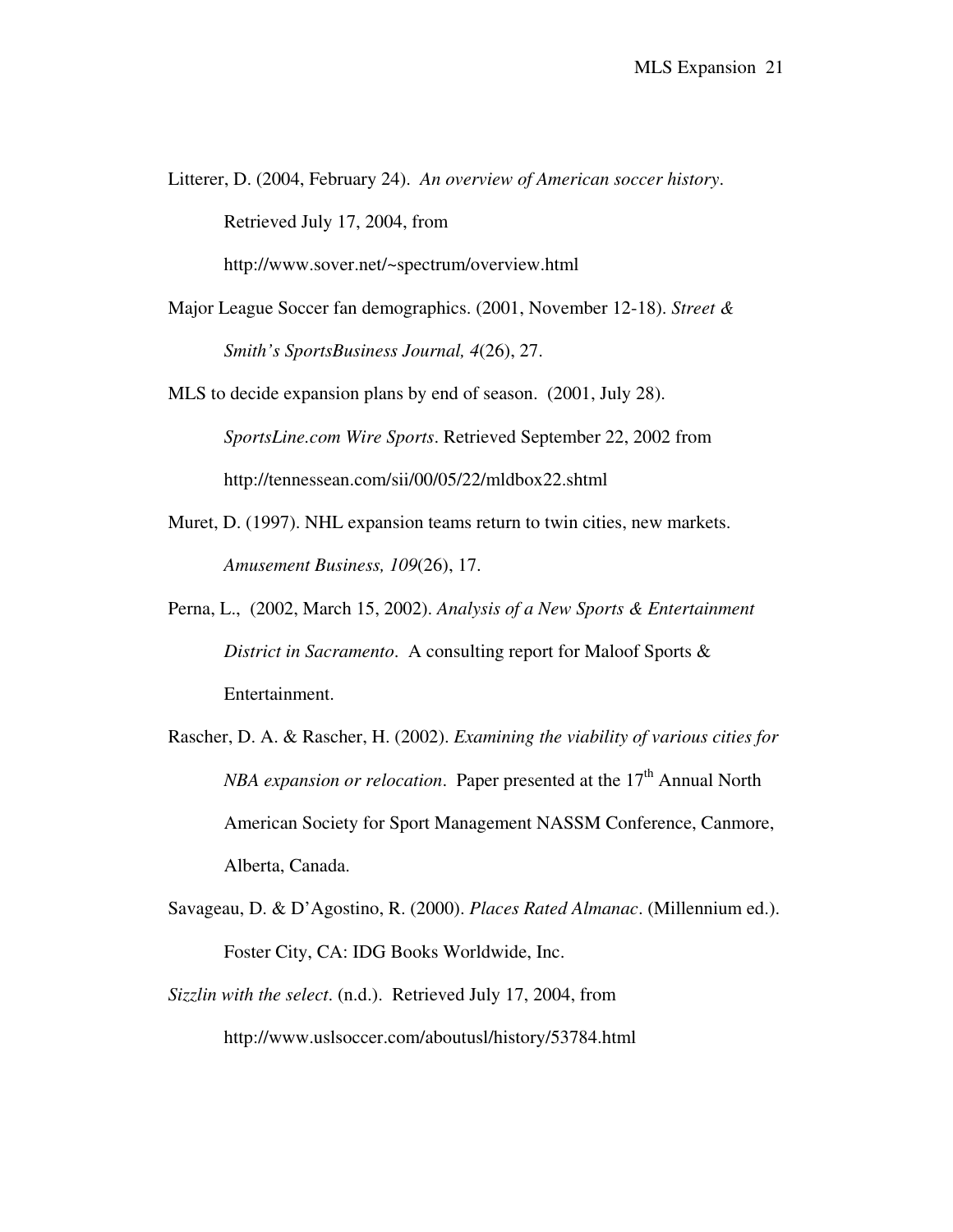- Studenmund, A.H. (1997). *Using econometrics*. (3rd ed.). New York: Addison-Wesley.
- Sweet, D. (2001, November 12-18). Can we have business that succeeds? *SportsBusiness Journal, 4*(26), 25.
- Sweet, D. (2002a, March 25-31). Anschutz has soccer world at his feet: mediashy billionaire ups stake in struggling league that folded 2 franchises. *Street & Smith's SportsBusiness Journal, 4*(49), p. 21, 24.
- Sweet, D. (2002b, September 30). MLS examining Sooner State sites. *SportsBusiness Journal, 5*(23), 19.
- Trecker, Jamie (2002, December 2-8). Cup and cuts brighten the outlook for MLS: closing Tampa, Miama saved \$10M, figures show. *SportsBusiness Journal, 5*(32), 5.
- Zelenko, L. (1992). Mid-size cities blitz NFL for new franchise. *American Demographics, 14*(1), 9-10.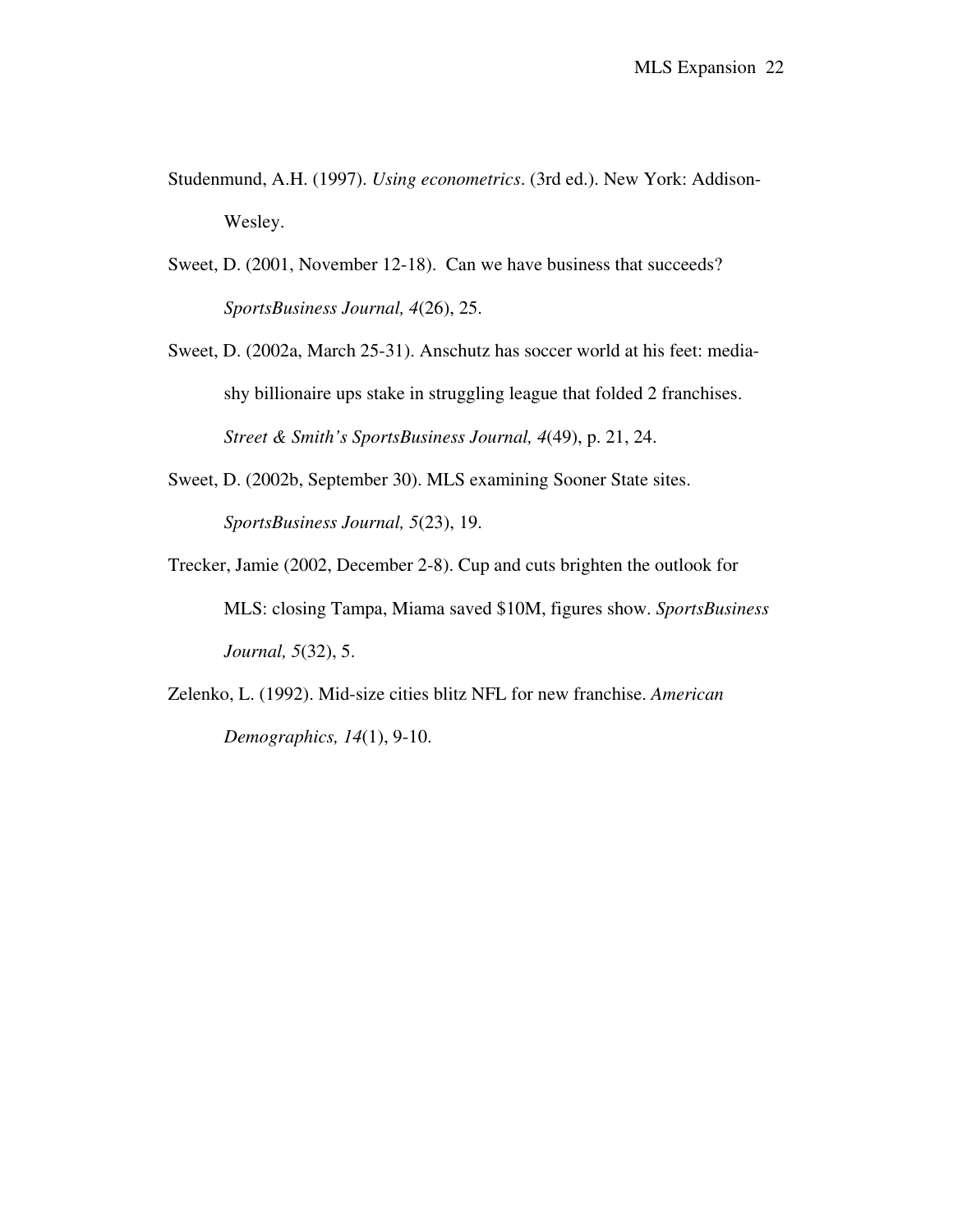#### Footnotes

<span id="page-23-0"></span> $<sup>1</sup>$  The initial ten teams in the MLS included franchises in Washington D.C.</sup> (D.C. United), Tampa Bay (Mutiny), Boston (New England Revolution), New York (MetroStars), Columbus (Crew), Los Angeles (Galaxy), Dallas (Burn), Kansas City (Wizards), San Jose (Clash), Colorado (Rapids). The 1998 expansion occurred in Miami (Fusion) and Chicago (Fire).

<span id="page-23-1"></span> $\overline{a}$ 

 $2^2$  To rank metro areas' cost of living, the costs of nine items in a typical four-person household's annual expenses were examined: 1) state income taxes, 2) state and local sales taxes, 3) property taxes, 4) home mortgage, 5) utilities, 6) food, 7) health care, 8) transportation, and 9) recreation.

<sup>3</sup> The factors accounted for within the Places Rated Almanac were 1) amusement and theme parks, 2) aquariums, 3) auto racing, 4) college sports, 5) gambling, 6) golf courses, 7) good restaurants, 8) movie theater screens, 9) professional sports, 10) protected recreation areas, 11) skiing, 12) water areas, and 13) zoos.

<sup>4</sup> See Gilbert (1989) or Hendry (1993) for more information on structural econometrics.

<sup>5</sup> The Pearson correlation coefficient between the number of Fortune 500 companies and city population is 0.88 and is statistically significant at the 0.1%